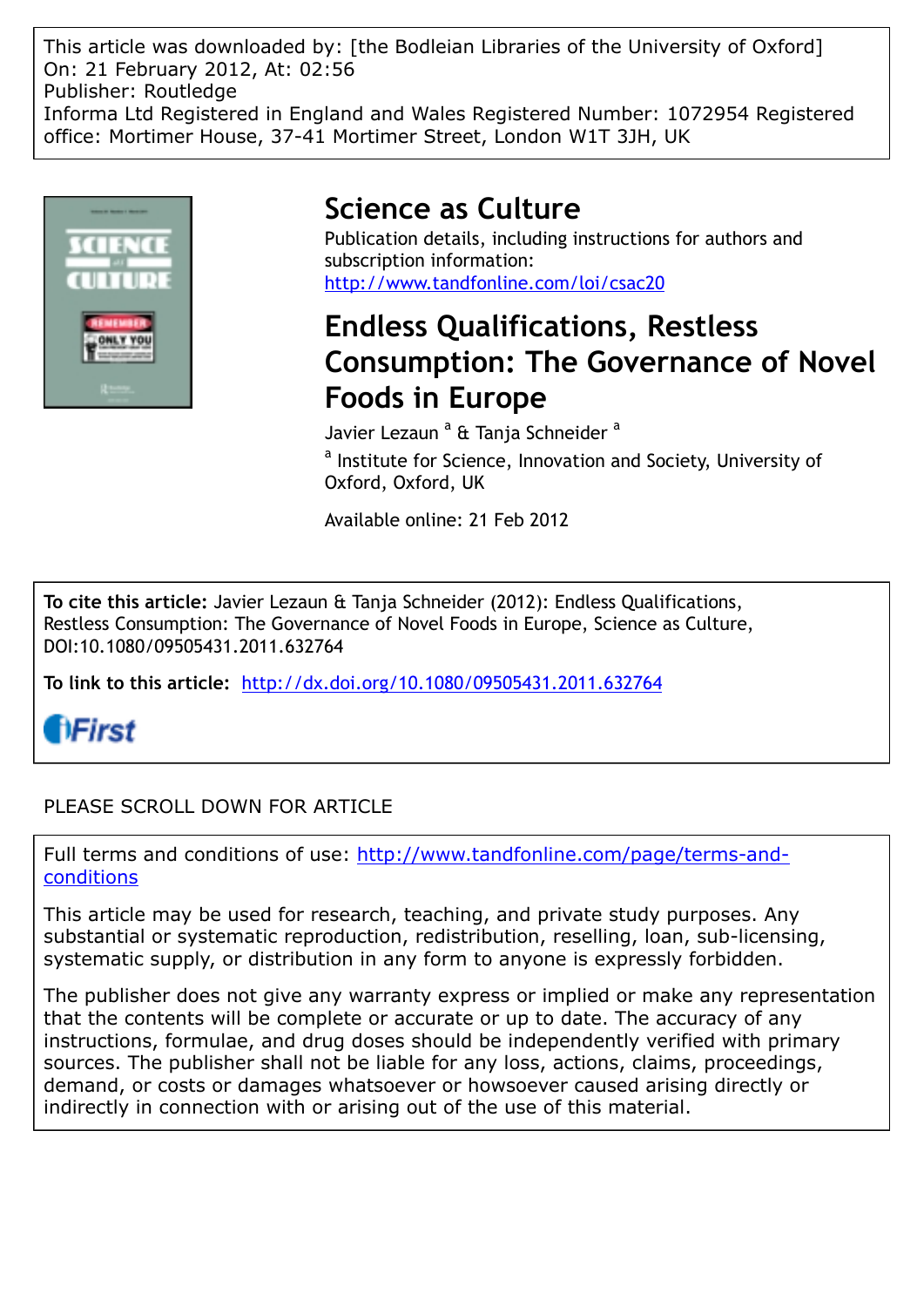# Endless Qualifications, Restless Consumption: The Governance of Novel Foods in Europe

## JAVIER LEZAUN & TANJA SCHNEIDER

Institute for Science, Innovation and Society, University of Oxford, Oxford, UK

ABSTRACT Functional foods and foods derived from genetically modified organisms represent two forms of intervention in the design of foodstuffs that have given rise to distinct political and regulatory dynamics. In Europe, regulatory agencies have tried, unsuccessfully, to affix a definitive legal meaning to these categories of food artificiality. This incomplete process of legal disambiguation has gone hand in hand with the delegation of the responsibility for overseeing new products to consumers, who are asked to continuously consider and assess the qualities of foods when making their choices in the marketplace. In the case of genetically modified foods, we have witnessed strategies of avoidance premised on the consideration of genetic modification as a blemish on the conventional character of foodstuffs. Functional foods, on the other hand, are increasingly mobilized in practices of naturalistic enhancement. What both examples have in common is the open-ended character of their respective regulatory regimes, and the continuous prodding of consumers to involve themselves more intensely in the weighing of their food choices. The result is a particular mode of market activism that we describe as restless consumption.

KEY WORDS: Functional foods, GM foods, distributed governance, restless consumption, economy of qualities

#### Introduction: The Governance of Food Artificiality

The fashioning of food choices has long been a productive site for the emergence of new arts of government. In addition to being of strategic importance to the health and well-being of populations, shifts in the classification of food are

Correspondence Address: Javier Lezaun, Institute for Science, Innovation and Society, University of Oxford, Oxford, UK. Email: javier.lezaun@insis.ox.ac.uk

<sup>0950-5431</sup> Print/1470-1189 Online/12/000001-27 © 2012 Process Press http://dx.doi.org/10.1080/09505431.2011.632764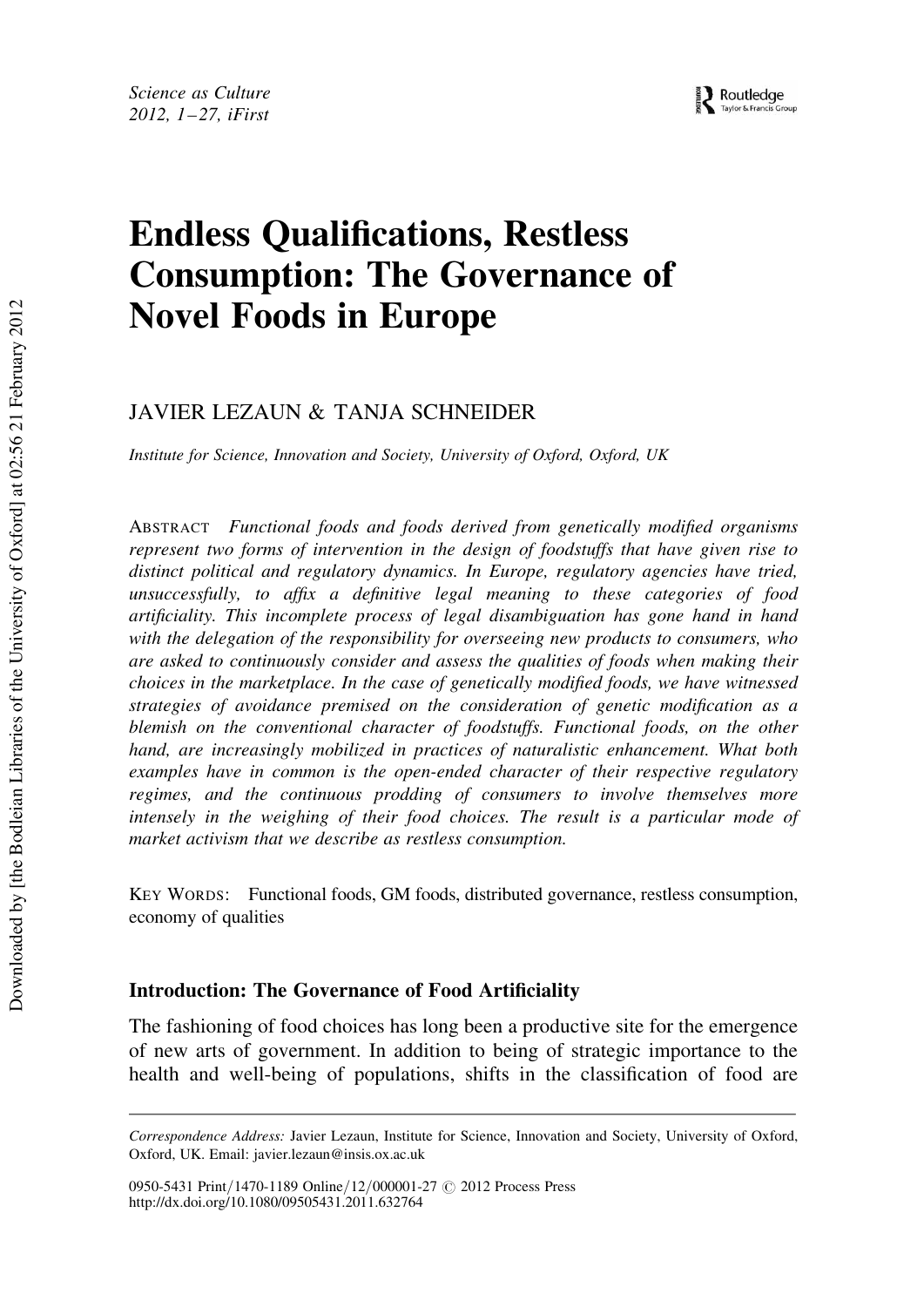intimately linked to novel forms of self-care and self-invention, and thus to the creation of new economies of power (Coveney, 2006; Foucault, 2009).

In this article we examine and contrast two contemporary examples in the governance of novel foodstuffs: 'genetically modified' and 'functional' products. Over the last decade, these two categories of food artificiality have been characterized by very different regulatory and marketing dynamics. Broadly speaking, the commercial life of transgenic foods has so far been dominated, at least in Europe, by a logic of blemish: the identification of the 'GM' nature of a product helps consumers in their efforts to avoid it. In the case of 'functional' foods, the marking of special nutritional characteristics is linked to forms of self-improvement: consumers are expected to actively seek the added traits and components and incorporate them into strategies of naturalistic enhancement.

Until very recently, however, these two modes of food modification were classified in Europe under the same legal category: they both fell under the remit of the legislation 'concerning novel foods and novel food ingredients' (European Union's Regulation No. 258/97). 'Novel food' was the relevant legal kind, and it encompassed an extensive variety of product categories, including 'food and food ingredients containing or consisting of genetically modified organisms', and 'foods and food ingredients to which has been applied a production process not currently used, where the process gives rise to significant changes in the composition or structure of the foods or food ingredients which affect their nutritional value, metabolism or level of undesirable substances' (EC, 1997, Article 1) roughly the types of transformation that would later be characterized as 'genetically modified' and 'functional' foods, respectively.

As the term suggests, 'novel food' was primarily a chronological category: it applied to any foods and food ingredient that had not been consumed in significant quantities in Europe before 15 May 1997 (the day the law entered into force). This rather pragmatic definition of novelty did not survive the battles of the late 1990s over the regulation of transgenic foods. By the turn of the century, 'genetically modified' products had come to require a specific set of laws and regulations, and as a result these two types of food came to belong to different regulatory universes.

Despite this separation, one can identify striking similarities in how 'genetically modified' and 'functional' products are regulated, and these similarities indicate, we argue, key features of the contemporary governance of novel foods. In both cases regulatory authorities have engaged in protracted efforts to produce stable legal definitions of these entities, but their limited success has effectively shifted much of the duty to govern novel products to actors in the marketplace. The fluidity of legal categories is combined with a radical informational enrichment of food materials (Barry, 2005). The identification of an increasing range of claims and qualities in food labels allows a redistribution of roles and responsibilities between authorities, corporate intermediaries, and consumers, but places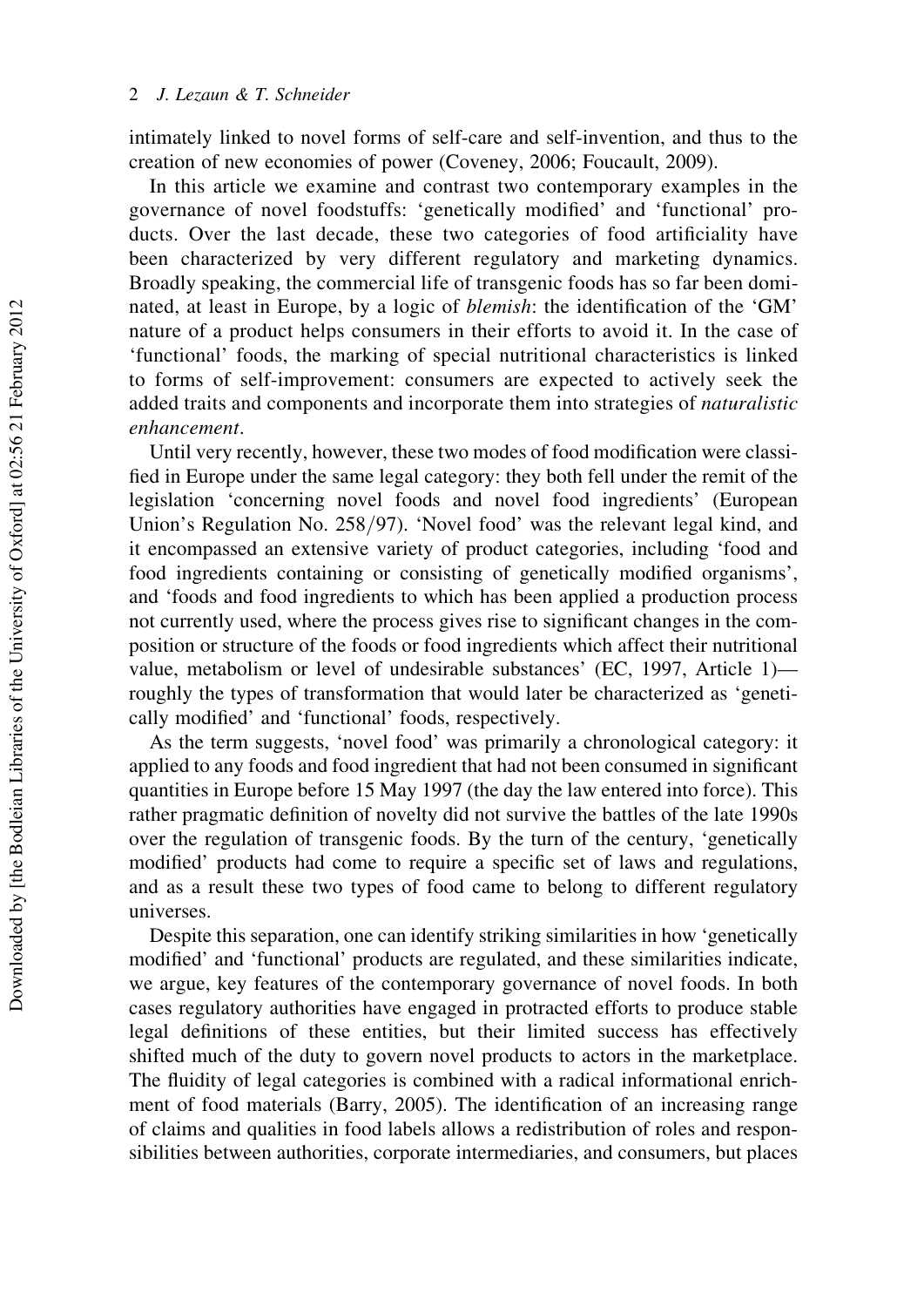the latter in the ambiguous and difficult position of constantly having to reconsider purchasing decisions.

In this article we draw on the examples of 'genetically modified' and 'functional' foods to examine these dynamic aspects of novel food governance. We pursue a number of interconnected themes. First, we analyse the nature of the official, legally relevant definitions of these two food kinds. What counts as a 'genetically modified' or a 'functional' food for the authorities in charge of their regulation, and what constitutes a sufficiently precise definition of these two types of novel foods in their respective legal regimes? The nature and form of legal classification is connected to our second concern: how are the duties and responsibilities for a correct vigilance of these products distributed between regulatory authorities and market actors? Our claim is that there is an affinity between the form the law adopts in classifying new foods and the active modes of consumption that characterize their marketing and use. The open-ended nature of regulatory frameworks and a never-ending process of product re-qualification go hand in hand with the promotion of a pattern of consumption that we will characterize as restless.

The divergent commercial fates of 'genetically modified' and 'functional' foods will lead us to a third and final question: what will happen when these two categories of food alteration merge, and consumers begin to face 'genetically modified' foods that are also and at the same time 'functional'? This is a plausible some would say imminent—scenario, as plant biologists, nutritional scientists and marketing experts bring forward new consumption choices. Will the logic of blemish prevail over that of enhancement, or vice versa? More importantly, what can the scenario of a blended future tell us about how acceptable categories of food artificiality are configured? But before we proceed to an examination of these themes, let us outline a few analytical resources useful for an examination of the relationship between processes of legal disambiguation, the reflexivity of markets, and the forms of activist consumption that characterize contemporary food governance.

#### Legal Disambiguation and the Economy of Qualities

Anthropologists of food have often described a 'fundamental anxiety' at the centre of omnivorous consumption (Fischler, 1988, p. 278). Free to select among a variety of choices, omnivores are at the same time fully dependent on that variety—they are in fact limited in their choices by an insatiable need for novelty. 'Omnivorousness', writes Fischler,

first implies autonomy, freedom, adaptability. Unlike specialized eaters, an omnivore has the invaluable ability to thrive on a multitude of different foodstuffs and diets, and so to adapt to changes in its environment ... But this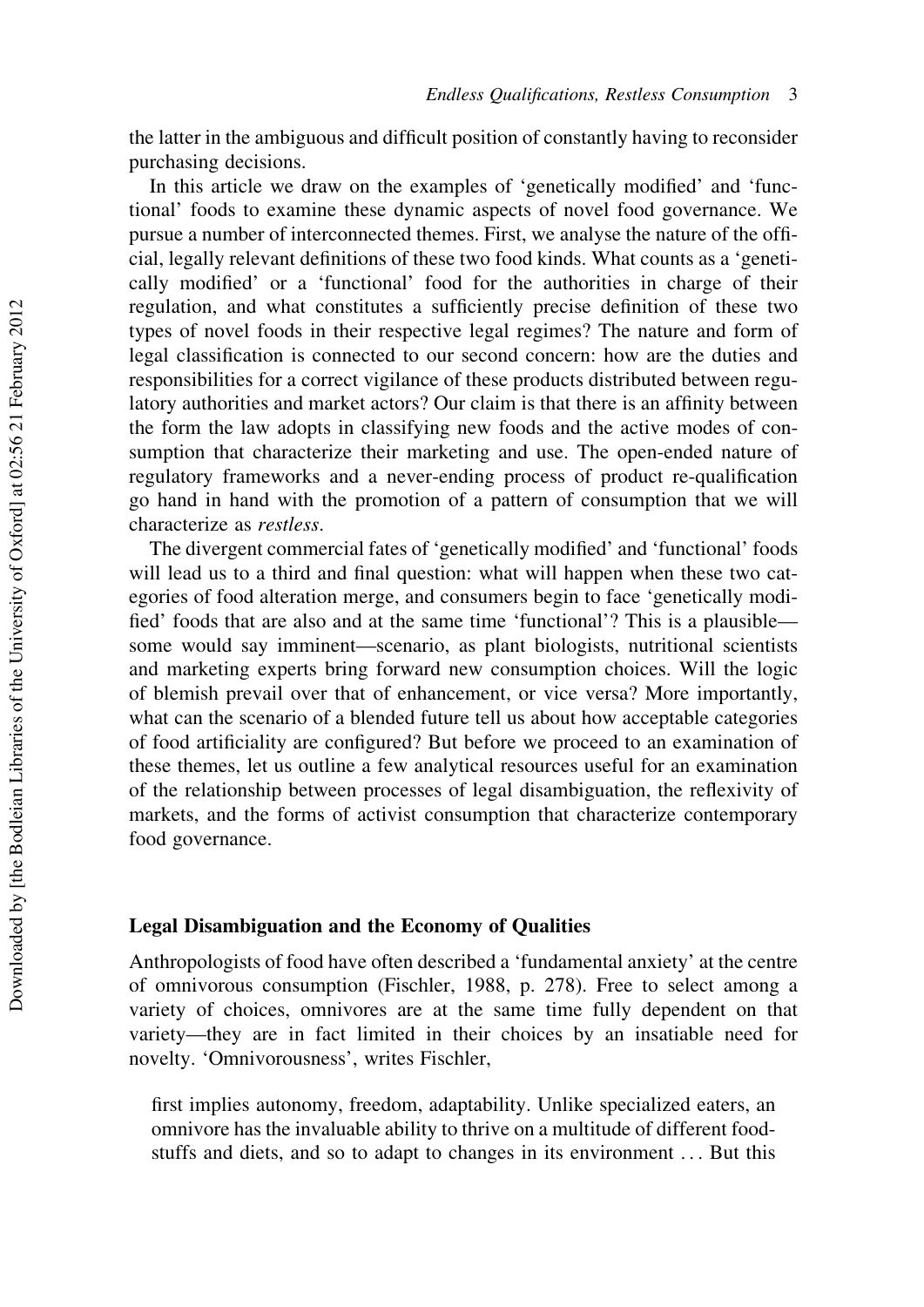liberty also implies dependence and constraint—that of variety. (Fischler, 1988, p. 277)

Many authors have expanded on the inflections of this paradox of choice in contemporary food regimes, and the proliferation in the last decade of alimentary autobiographies and dietary self-help manuals speaks to the growing burden of making eating decisions under conditions of unprecedented choice (e.g. Pollan, 1996; Nestle, 2002; see also Schneider and Davis, 2010a). In a scenario of constant innovation in plant and food design, eaters are placed in a permanent 'situation of choice' (Mol, 2008), forced not only to constantly make decisions about what to purchase, but also to endlessly re-calibrate the principles that guide their consumption tactics. Moreover, in the era of what Scrinis (2008b) has described as 'nutritionism', in which the evaluation of foods is increasingly premised on their chemical composition, consumers confront a special predicament: they depend on external sources of information and expertise for their own discernment, yet quickly acquire a certain familiarity with the terminology of nutritional science and come to consider themselves empowered and informed actors (see also Schneider and Davis, 2010b). In the case of 'genetically modified' and 'functional' foods, this familiarity requires directing one's attention to the microscopic constitution of the food, triggering what Landecker describes as vivid 'molecular imaginations' (2011, p. 185).

This condition of anxious choice vis-à-vis novel foods does not stem simply from the multiplication of consumption options, however, or from a fundamental logic of human omnivorousness. Rather, it emerges as the effect of legal and marketing dynamics, and its elucidation requires therefore an examination of two intertwined variables: the limited degree of disambiguation achieved by legal classifications of new food varieties, and the reflexive nature of contemporary food economies.

Law is regularly called upon to bring clarity and closure to disputes over the identity of unfamiliar foods or unconventional combinations of ingredients. As we will describe in detail below, legal work in relation to 'genetically modified' and 'functional' foods has been exhaustive. Yet the law encounters difficulties in establishing durable food taxonomies based on chemical composition or method of production. This is far from being a recent phenomenon: in 1875, during the deliberations that accompanied the introduction of the first German Food Law (the first piece of legislation that sought its foundation in the scientific identification of nutrients), it was already despairingly noted by parliamentarians that, in the face of the new food chemistry, 'all juridical definitions are more or less elastic, oscillating; there is nowhere a precise definition, nowhere an unquestionable matter of fact' (quoted in Spiekermann, 2011, p. 15).

This elasticity of the law might surprise those who believe in the performative and decisive power of legislation—in the ability of the law, that is, to create the worlds it enunciates. We will see in the cases that follow that legal definitions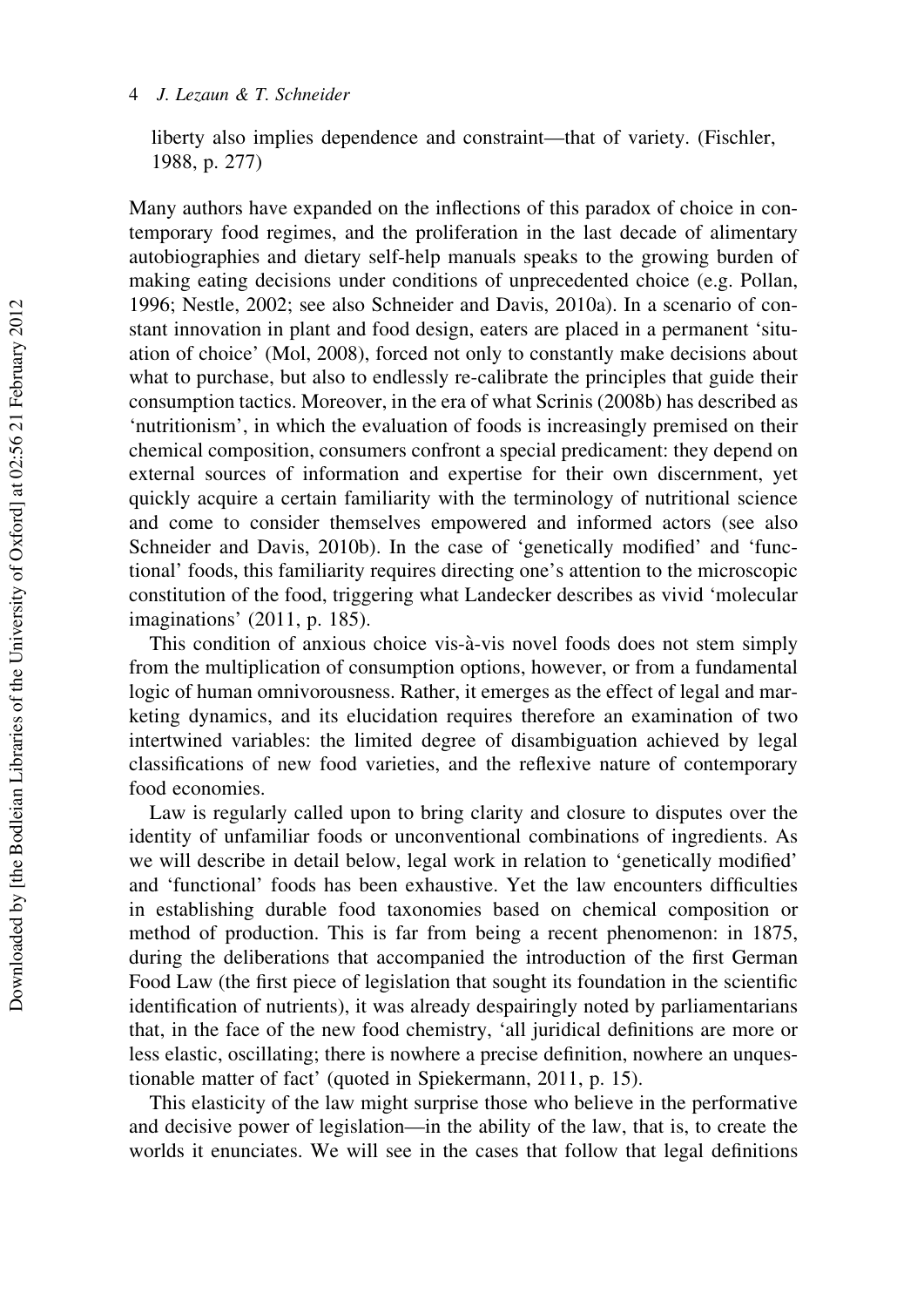and classifications are more aptly seen as heuristic devices that extend a taxonomic category into the world of physical objects but always stop short of marking individual products. Legislation does not fix the meaning of a food category, or fully determine its application, but rather traces a trajectory of exegesis to assist market actors in their own interpretations of new products. The final marking of products, the connection of legal universal and market particular, is to be accomplished by actors in the marketplace—by producers, consumers, and marketing intermediaries operating in what Callon et al. (2002) have described as an 'economy of qualities'.

An economy of qualities is driven by constant attempts to singularize objects and attach to them particular attributes. It is not the abstract meeting of 'supply' and 'demand' that determines shifts in the marketplace, but rather the incessant qualification and re-qualification of products. In the process of investing objects with particular qualities, consumers are 'just as active as the other parties involved'.

They participate in the process of qualifying available products. It is their ability to judge and evaluate that is mobilized to establish and clarify relevant differences. There is no reason to believe that agents on the supply side are capable of imposing on consumers both their perceptions of qualities and the way they grade those qualities. Interactions involving complex and reciprocal influences ... are the rule rather than the exception. (Callon *et al.*, 2002, p. 201)

An economy of qualities that constantly mobilizes the ability of consumers to judge and evaluate differences between products corresponds to what Marsden (2008) has described as 'post-productionist' food regimes, in which the engine of economic change is 'a more recursive process of innovation in which production is adapted to markets through continuous strategies of differentiation' (Allaire and Wolf, 2004, p. 434). These strategies depend on consumers highly attuned to often minute distinctions between products, consumers 'who are calculating, that is, capable of perceiving differences and grading them, and who are accompanied and supported in this evaluation and judgment by suppliers and their intermediaries' (Callon et al., 2002, pp. 212-213). Calculation includes not only the quantitative computation of prices, but also, and especially, what Cochoy (2008) has described as practices of qualculation (quality-based rational judgment), and calqulation [from the French verb 'calquer', i.e. copying, or adjusting one's standpoint to that of another; see also Dubuisson-Quellier (2010)].

There are two fundamental qualities at stake in the legal and commercial placement of 'genetically modified' and 'functional' foodstuffs: the attributes of naturalism and healthfulness. The degree of artificiality of these two food categories is a key matter of contention—it is, in fact, the issue on which regulatory and marketing framings turn. As the case of 'genetically modified' foods makes particularly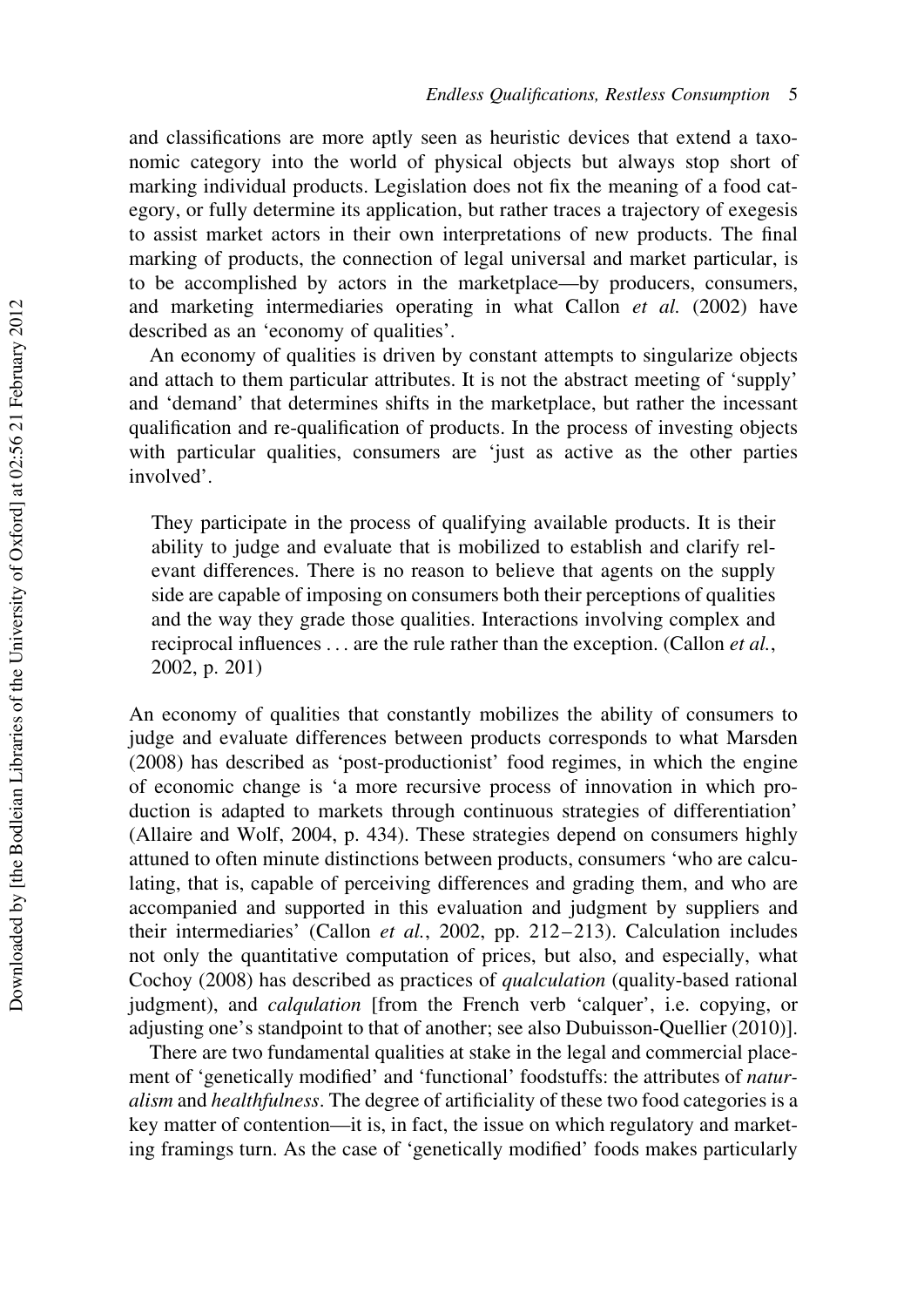clear, the distinction between natural and artificial is unstable and contingently formed, since the standard of naturalness shifts with every new addition to the repertoire of choices (see Bensaude-Vincent and Newman, 2007). Moreover, as we will see in relation to 'functional' foods, some forms of food manipulation are presented as increasing the degree of naturalism of a given product. This is why we describe this shifting but all-important quality as naturalism, rather than 'naturalness': to emphasize the creative (in some cases artistic) register in which approximations to the standard of the natural are judged. The incorporation of novel foodstuffs, particularly 'functional' food products, into strategies of selfimprovement can thus best be described as a form of naturalistic enhancement.

By healthfulness we mean the quality of a foodstuff thought able to confer a value 'beyond basic nutrition', to provide a 'surplus of health' (Rajan, 2007, p. 81), to offer consumers a chance to be 'better than well' (Elliott, 2003). We use the term healthful (rather than 'healthy') because it expresses better that sense of an additional dose of well-being, beyond what ought to be expected from a product of its kind, claimed by certain foodstuffs.

An economy of qualities dominated by the attributes of naturalism and healthfulness, in which the number of consumption options grows exponentially but where the law is unable to stabilize the fundamental categories of choice, throws consumers into a condition of restlessness. In the scenarios brought about by 'genetically modified' and 'functional' food products, consumers are encouraged not only to carefully ponder and review their everyday choices, but to also pass judgment on the degree of naturalism and healthfulness of new food types. The extension to everyday food consumption of what Crawford (1980) described as the individualistic ideology of 'healthism', implies paying constant attention to one's own choices, turning purchasing decisions into moves towards a particular 'art of existence' (Foucault, 1984/1990, pp. 10– 11). In this context, consumers cannot afford to be passive. Fatalism, a commonly identified position regarding one's ability to select the right product in an environment of diffuse food attributes (Shaw, 2002), may be the closest the restless consumer gets to inaction, but still implies an activated stance vis-à-vis foodstuffs.

Many authors have described the role of consumers who are proactively and energetically dedicated to the consideration of risks and benefits, and whose attention is mobilized to sustain the qualification of products, as 'active', 'creative' or 'entrepreneurial' (e.g. Miller and Rose, 1990, 1997; Rose, 1992; Trentmann, 2006; see also Petersen and Lupton, 1997). We prefer to characterize their condition as one of restlessness, for that term carries better the connotation of continuous deliberation and nervous shifts in the stance of the consumer confronted with novel forms of food artificiality.

The heightened level of activity and self-observation comes with a price, not simply because 'entrepreneurship' or 'creativity' are far from being unambiguously positive qualities [particularly when they become compulsory (see Osborne, 2003)] but, more specifically, because in relation to novel foods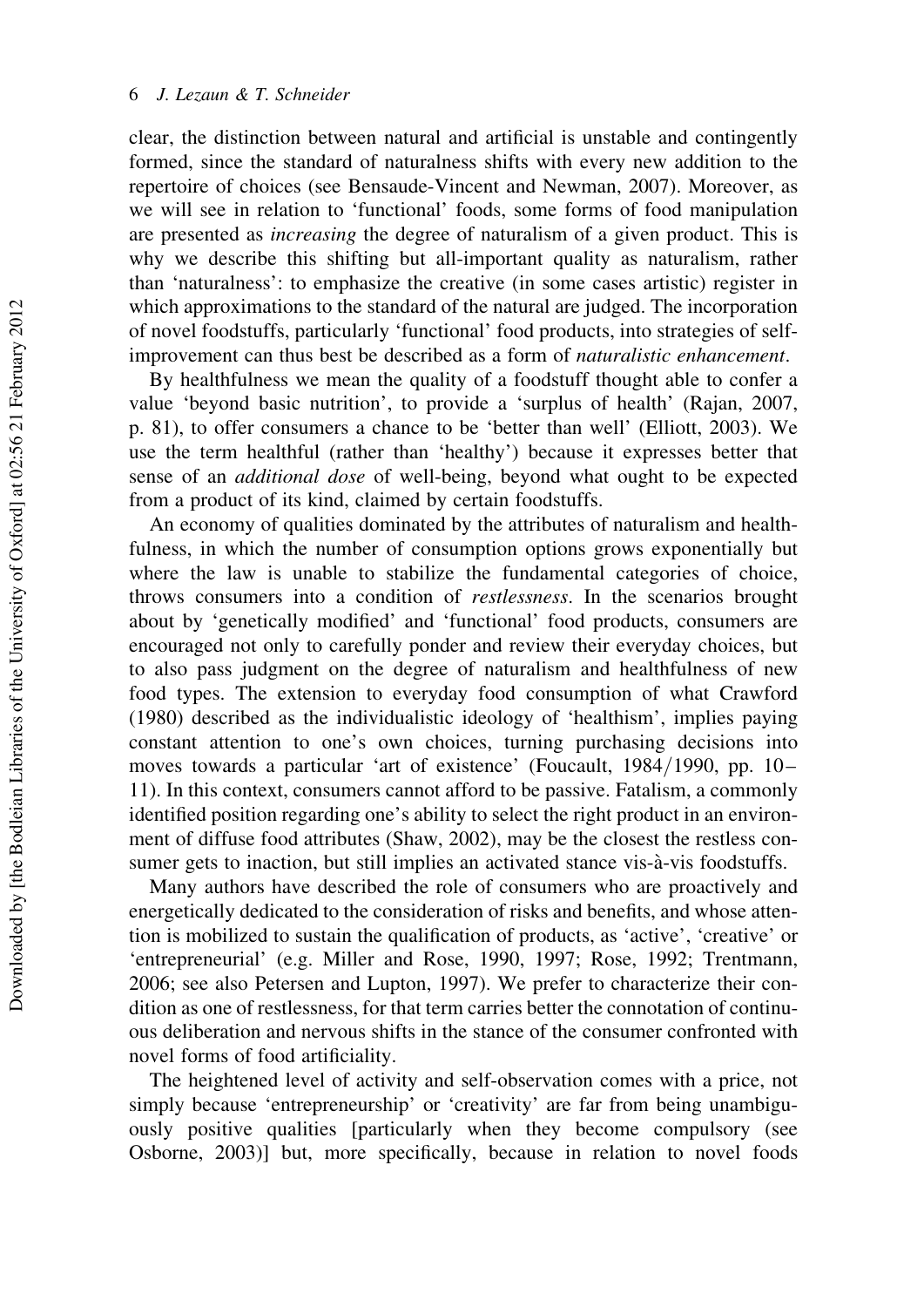consumers are never offered closure in the fundamental categories that are meant to organize their choices. There is no 'legal fix' for ontological ambiguity, in the same sense that there is no 'knowledge fix' for consumers forced to become compulsive readers of food labels (Eden, 2011; Frohlich, 2011). Whether they seek or try to avoid particular forms of food artificiality, they can never rest assured in the stability of the categories that structure the market, or in the completeness of the intelligence they can gather. Claims and counter-claims proliferate, while the heuristics of consumer discernment remain uncertain, since the connection between any given product, the relevant regulatory category, and the guiding ideal of the self is precarious and contingently established.

This is a condition of aimless activism captured by many analyses of contemporary consumer culture. Žižek, for instance, argues that

the problem is rather that we are forced to choose without having at our disposal the kind of knowledge that would enable us to make a proper choice more precisely, what renders us unable to act is not the fact that we 'don't yet know enough' (about whether, say, human industry is really responsible for global warming, and so on) but, on the contrary, the fact that we know too much while not knowing what to do with this mass of inconsistent knowledge, not knowing how to subordinate it to a Master-Signifier. (2011, p. 360, emphasis in original)

Knowing too much but not knowing what to do, being forced to make new choices in a context of ever-shifting product qualities and in the absence of a stable legal taxonomy of options, defines the condition of restlessness. We turn now to the never-ending attempts to provide legal closure to new categories of food artificiality.

#### The Unfinished Legal Disambiguation of 'Genetically Modified' Foods

Since foods derived from genetically modified organisms began to be introduced in Europe in the late 1990s, much of the debate about their governance has centred on the need and means to differentiate them from 'conventional' products. In North America, where transgenic plants were first cultivated, regulatory agencies decided early on to operate on the assumption that the resulting foods were 'substantially equivalent' to products already on the market and did not require any specific legislation, nor deserved to become a distinct administrative category. 'Substantial equivalence' became the official policy of the OECD, which noted, even before genetically modified organisms entered the food chain, that the '[e]valuation of foods and food components obtained from organisms developed by the application of the newer techniques does not necessitate a fundamental change in established principles, nor does it require a different standard of safety' (OECD, 1993, p. 10).<sup>1</sup>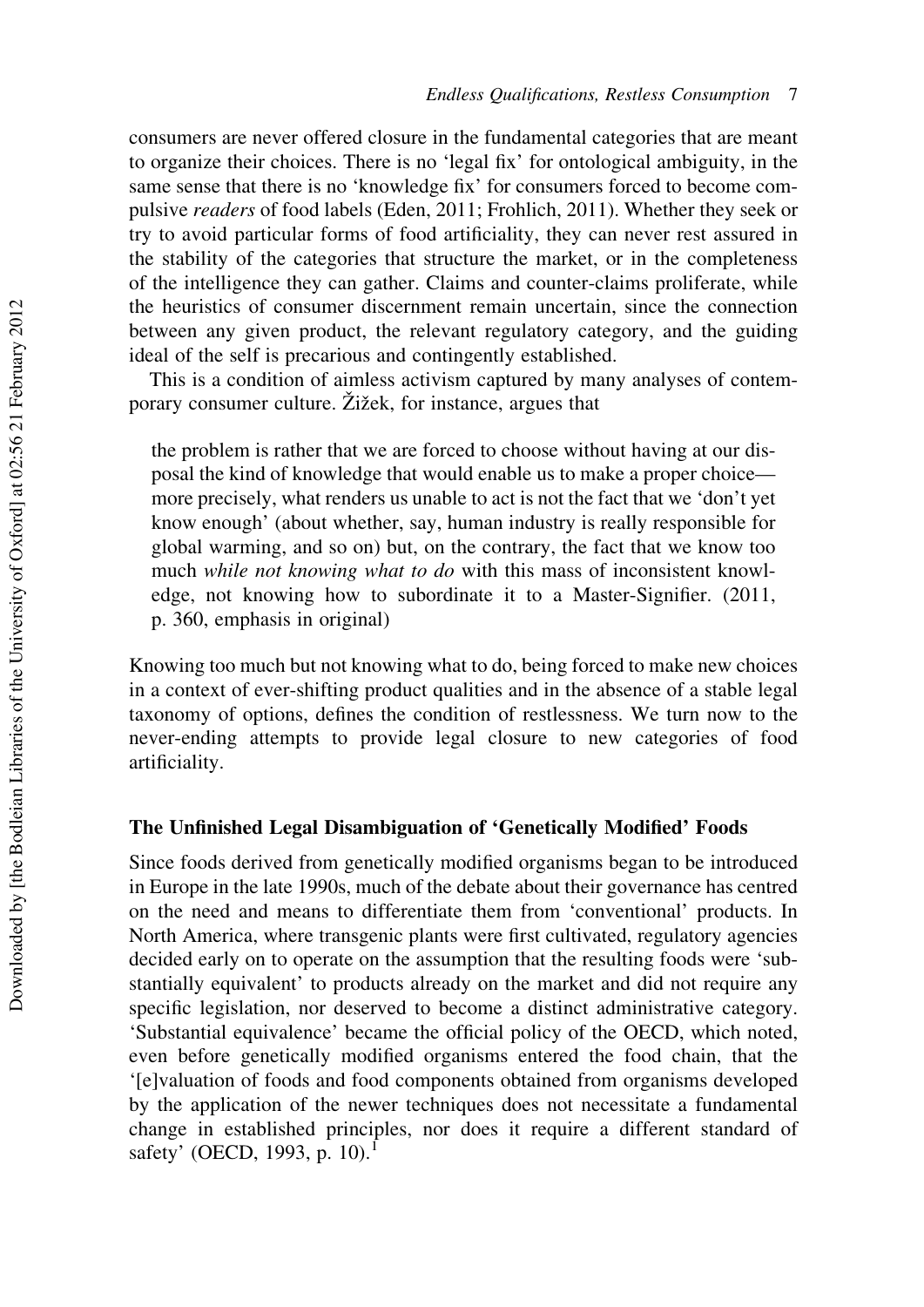The European approach to genetically modified foods departed radically from this principle, and it came to be founded on the contrasting notion that foods derived from genetically modified organisms constitute a biological and legal novelty—a new biolegal kind requiring specific rules and regulations (Lezaun, 2006). The cycle of opposition to GM foods that gripped Europe in the 1990s saw citizens mobilize against not only biotechnology and food companies, but also the assumptions and taxonomies of regulators. By the end of the century, European authorities had agreed that 'genetically modified foods' should become a distinct regulatory category, under specific and generally stricter vigilance. Unsurprisingly, this raised the questions of what a 'genetically modified food' was, and how this category should be characterized for legal and marketing purposes.

The regulatory regime that has emerged over the last decade in response to these questions displays an apparent inconsistency: while European institutions clearly set great store by the need to carefully identify and trace foods derived from genetically modified organisms, the thicket of legislation they have produced to supervise these foodstuffs does not contain an univocal or conclusive definition of what constitutes 'genetic modification', let alone a characterization adequate to the chemical or genetic identification of transgenic products. This, we will argue below, turns out to be less a paradox than an indication of the distributed and open-ended manner in which these objects are governed; but let us first look at the classificatory work of the relevant legislation.

The regulations that define the system of supervision for transgenic foods define 'genetically modified food' as a 'food containing, consisting of or produced from genetically modified organisms' (Regulations 1829/2003, Article 2.6), and a 'genetically modified organism' as 'an organism, with the exception of human beings, in which the genetic material has been altered in a way that does not occur naturally by mating and/or natural recombination' (Directive 2001/18/ EC, Article 2.2). Products containing, consisting of, or produced from such an organism qualify as 'genetically modified' foods and fall under the rules and obligations instituted by the EU. For such a definition to be extended in a discriminating fashion to concrete objects, however, much more work is still required. One could imagine, for instance, that at some point the law should provide a definition of 'naturally' or 'natural recombination', the terms that describe the forms of modification excluded from the regulation. In fact, in a nice example of bureaucratic nominalism, the law operates differently: not by exhausting the semantics of its key categories—producing long chains of enforceable descriptions resting on a legal definition of 'natural'—but by listing the forms of biological recombination that constitute 'genetic modification'.

In an annex to the main text, then, the law enumerates the techniques of molecular transformation that constitute 'genetic modification' ['recombinant nucleic acid techniques', 'techniques involving the direct introduction into an organism of heritable material prepared outside the organism', and 'cell fusion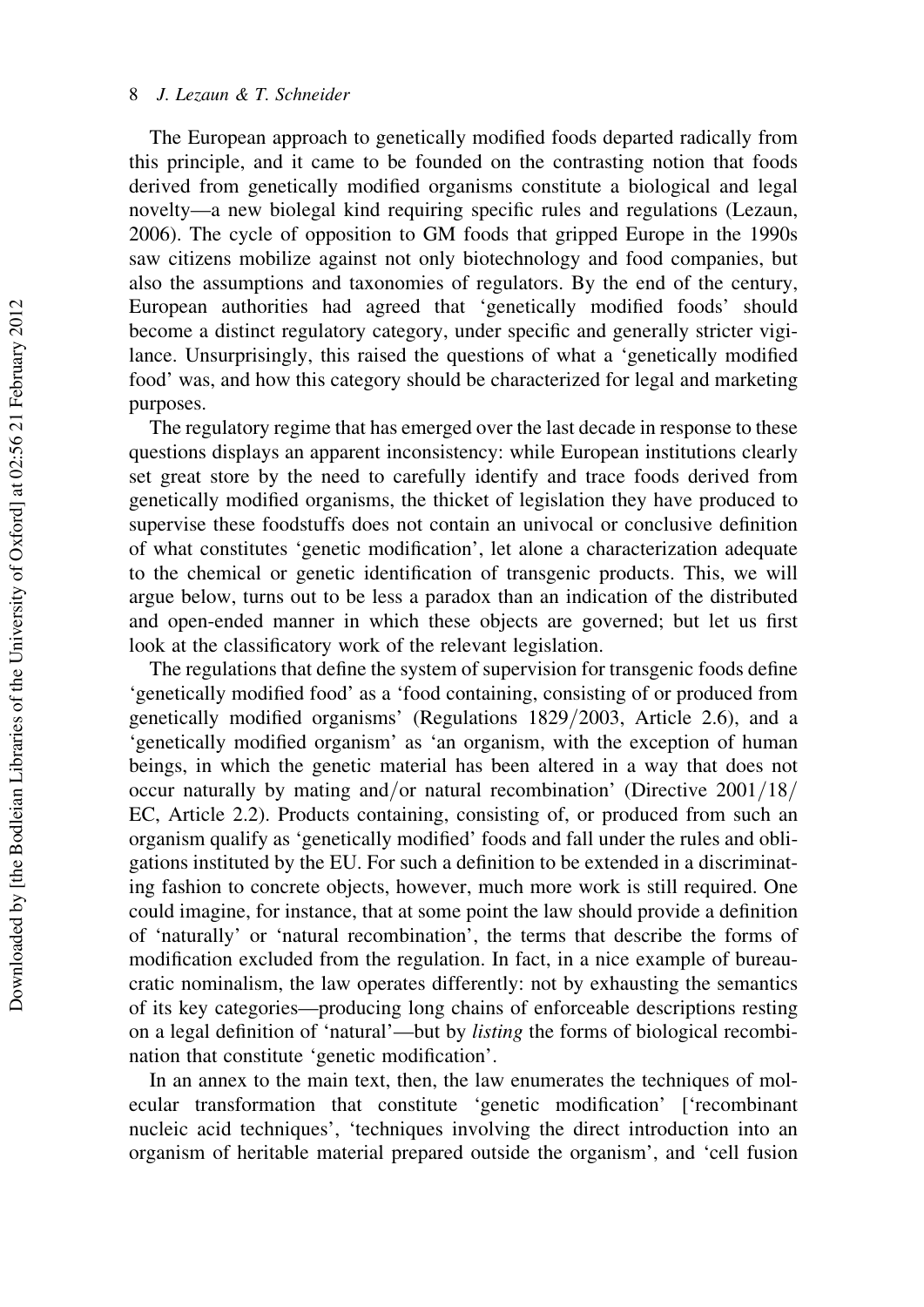or hybridisation techniques where live cells ... are formed through the fusion of two or more cells by means or methods that do not occur naturally' (see EC, 2001, Annex I A, Part 1)], while another list itemizes techniques of molecular modification that do *not* constitute 'genetic modification'—a list that includes, in a nice final touch of recursiveness, the category of 'natural processes' (EC, 2001, Annex I A, Part 2).

The distinction between 'artificial' and 'natural' modes of genetic transformation, so clearly critical to the regulatory edifice built by European authorities, is at the mercy of the ingenuity of molecular biologists and plant breeders in devising new forms of naturalness. How should one, for instance, consider an organism transformed with the use of recombinant DNA techniques, when the inserted genes are derived from an organism of the same species, or of a close, sexually compatible relative? Some term this sort of transformation cisgenesis, in an attempt to differentiate it from transgenesis. A cisgenic organism, the proponents of this distinction argue, 'is clearly different from transgenic plants, which are derived by transferring "foreign" or artificial genes, or artificial combinations of genes and promoters. Cisgenesis therefore respects species barriers, and in this sense differs fundamentally from transgenesis' (Schouten et al., 2006, pp. 752 – 753). Cisgenic varieties, the argument goes, are natural enough; they are fully comparable to the products of traditional plant breeding, and thus deserve to be exempted from the stricter regulations affecting 'genetically modified' foods and organisms.

The legally relevant definition of 'genetically modified' is continued and extended by a cascade of technical reports, guidance documents, and identification protocols produced by European regulatory bodies. The task of these texts is not so much to refine, let alone complete, the original description of the category, but rather to complement it with further qualifications that bring it closer to the world of physical objects. With the help of these qualifications, for instance, 'produced from GMOs' [which the law defines as 'derived, in whole or in part, from GMOs' (see EC, 2001, Article 2.1)] has come to explicitly include yogurt fermented with the help of genetically modified lactic bacteria (if the micro-organisms are still detectable in the final product), but to exclude milk from cows fed on genetically modified crops or treated with transgenic medical products; to exclude honey produced by bees foraging on transgenic plants, but include honey that contains genetically modified pollen [for the politics of this latter case, see Lezaun (2011)].

At a critical point, however, this process of qualification is handed over to 'market operators', who must elaborate the categories and protocols further until the quality of 'genetically modified' (or, alternatively, 'not genetically modified') can rest on a particular market product. Even that final attribution remains, however, ambiguous. Absence of a 'GM' label, for instance, does not imply that the product is free of material from genetically modified organisms: a food can contain a certain level of transgenic content and still be excluded from the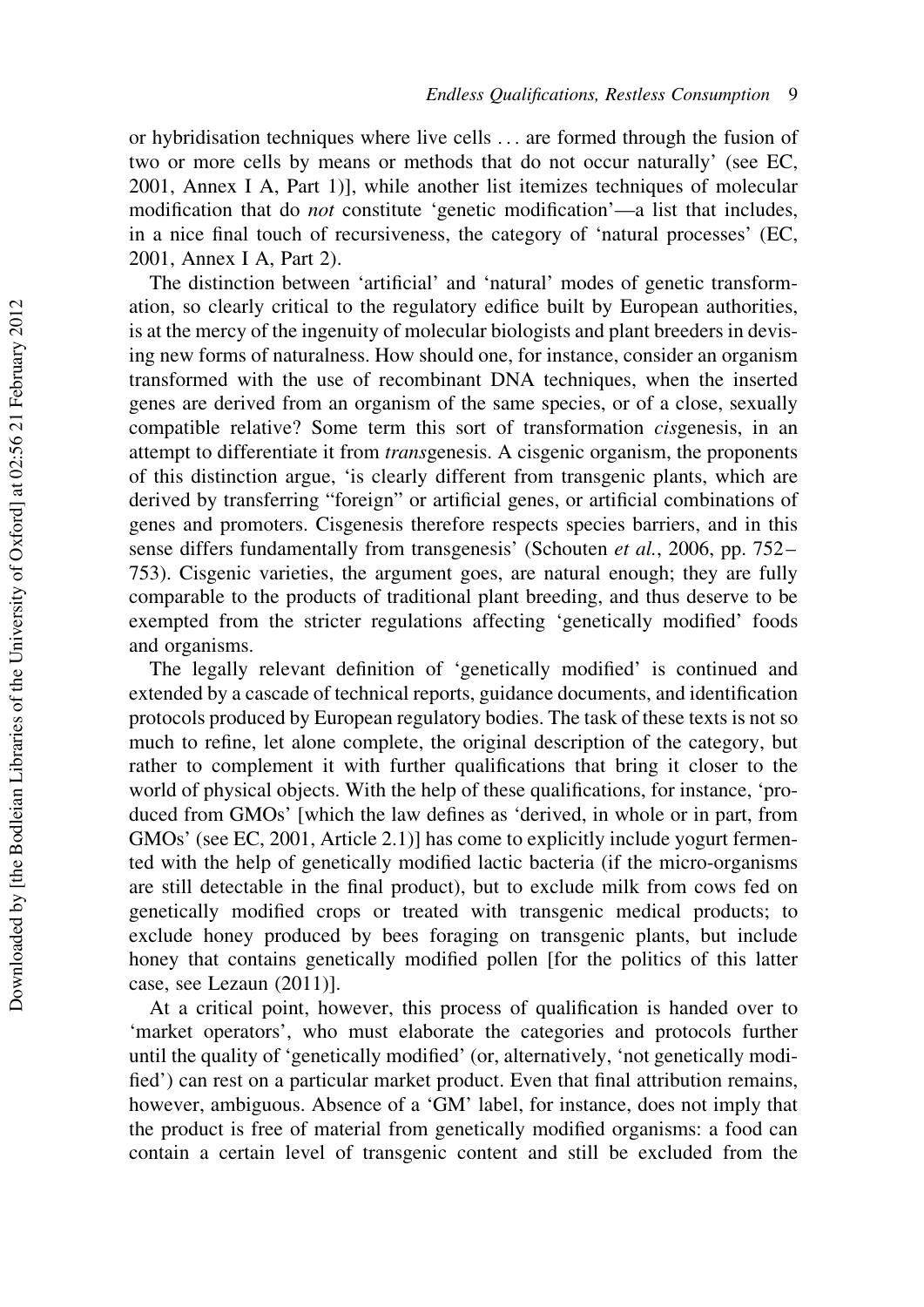obligation to identify it as 'genetically modified', provided the presence of that material is 'adventitious or technically unavoidable' (EC, 2003, Article 12). Producers sometimes label foods as 'GM free', ostensibly implying they are completely free of any material traces of transformation by techniques of 'genetic modification', but such a label has a dubious legal status. At any rate, it still leaves one wondering about the molecular composition of a foodstuff. '"GM Free" labelling practices', writes Landecker, 'paradoxically highlight genes as things to think about when thinking about food' (2011, p. 185).

For all practical purposes, then, the work of adjusting legal category and physical object is never complete. The category of 'genetically modified', still a very recent arrival to the inventory of biolegal kinds, designates a porous field. The question of what counts as a 'genetically modified' food within the world of objects circulating in the marketplace is only partly solved: legal disambiguation is a never-ending process.<sup>2</sup>

#### The Elusive Functionality of Functional Foods

A similar relationship between legal semantics and the structure of governance prevails in the case of 'functional' foods. As consumers in Europe and elsewhere are confronted with a fast-growing number of foodstuffs bearing health and nutritional claims, the broad and studiously ambiguous category of 'functional' food has emerged to designate products that contain substances with special health-promoting and disease-preventing qualities—such as breakfast cereals enriched with folate, or margarine with added plant stanols and sterols. Yet, to call these foods 'functional' begs the question: are not all foods functional in one way or another (Lehenkari, 2003; Niva, 2007)?

A search for a definition of 'functional' foods brings to light a myriad of nomenclatures. The International Food Information Council (IFIC) describes 'functional' foods as foodstuffs that provide health benefits 'beyond basic nutrition' (1998). Technical reports provide more detailed definitions: a comparative study of functional food regulation in Canada, Japan, the European Union and the United States defines 'functional' food as a 'food derived from naturally occurring substances, which can and should be consumed as part of the daily diet and which serves to regulate or otherwise affect a particular body process when ingested' (Smith et al., 1996). These two definitions suggest key points of contention in the 'functional' foods debate: whether the substance, the food, or the diet is the adequate bearer of claims to a health advantage; what is the relationship between the artificiality of the product and the 'naturally occurring substances' from which it is derived; and how to interpret the notions of 'nutrition' and 'health' in attempts to demarcate 'functional' foods from their conventional counterparts.

How has the European Union responded to these questions? One of the most detailed definitions of 'functional' foods was put forward by the expert group convened by the European Commission in 1998 to produce a consensus document on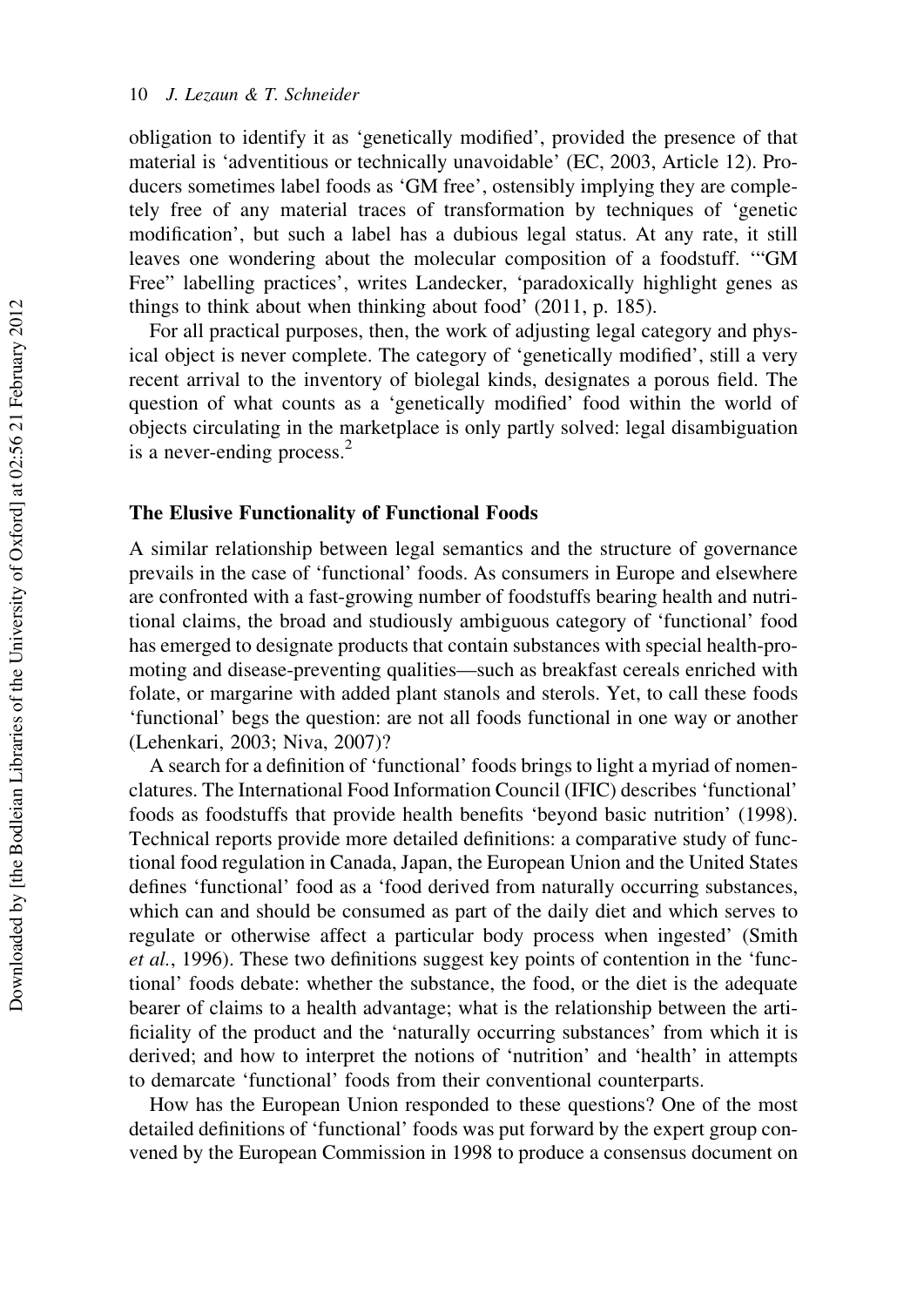the issue, the Concerted Action on Functional Food Science in Europe. Adding timber to the definitional bonfire, this group proposed the following categorization:

A food can be regarded as 'functional' if it is satisfactorily demonstrated to affect beneficially one or more target functions in the body, beyond adequate nutritional effects, in a way that is relevant to either improved stage of health and well-being and/or reduction of risk of disease. A functional food must remain food and it must demonstrate its effects in amounts that can normally be expected to be consumed in the diet: it is not a pill or a capsule, but part of the normal food pattern. (Diplock *et al.*, 1999, p.  $S6$ )<sup>3</sup>

This expert group stressed that no simple, universally accepted definition exists or is likely to exist in the future, but the above description has come to embody a certain 'European consensus' on the matter (Roberfroid, 2002). The question of whether 'functional' foods can or should have a precise legal definition is complicated by what Katan and de Roos succinctly describe as the 'intimate connection between the term "functional food" and the marketing of foods with a health claim' (2004, p. 370). That is, there is a different way of approaching the definitional conundrum: classifying as 'functional' food any foodstuff that is marketable as offering a special health benefit. As Marion Nestle puts it, 'functional' foodstuffs should be considered as 'products created just so that they can be marketed using health claims' (2002, p. 316). Katan and de Roos propose to categorize as 'functional' food any 'branded food which claims explicitly or implicitly to improve health and well-being' (2004, p. 370), thereby shifting the locus of definition from the material composition of the foodstuff and its interaction with the consumer's body, to the qualities 'explicitly or implicitly' attributed to the product and the interaction of these qualities with the consumer's perceptions.

Trying to find a way out of the labyrinth of definitions, Scrinis (2008a) offers a tripartite breakdown of 'functional' foods: (1) 'nutritionally engineered foods' would be those foods 'that have had their nutrient profiles deliberately modified'; (2) 'nutritionally marketed foods' would be foods that are 'marketed with nutrientcontent claims, and which therefore only imply particular health benefits'; and finally, (3) the term 'functionally marketed foods' would apply to 'foods that are explicitly promoted with health claims or as having a beneficial effect on particular body functions'. Useful as these further classifications might be, they are indicative of the limits of food taxonomies that aim to combine biochemical or nutritional characteristics with the qualities attached to foodstuffs in the course of their marketing. They resemble the division of animals in Borges' famous Chinese Encyclopaedia ('The Analytical Language of John Wilkins'), in their inability to create categories that are mutually exclusive, or that can jointly encompass a contiguous ontological terrain (see Foucault, 1966/1970, Preface).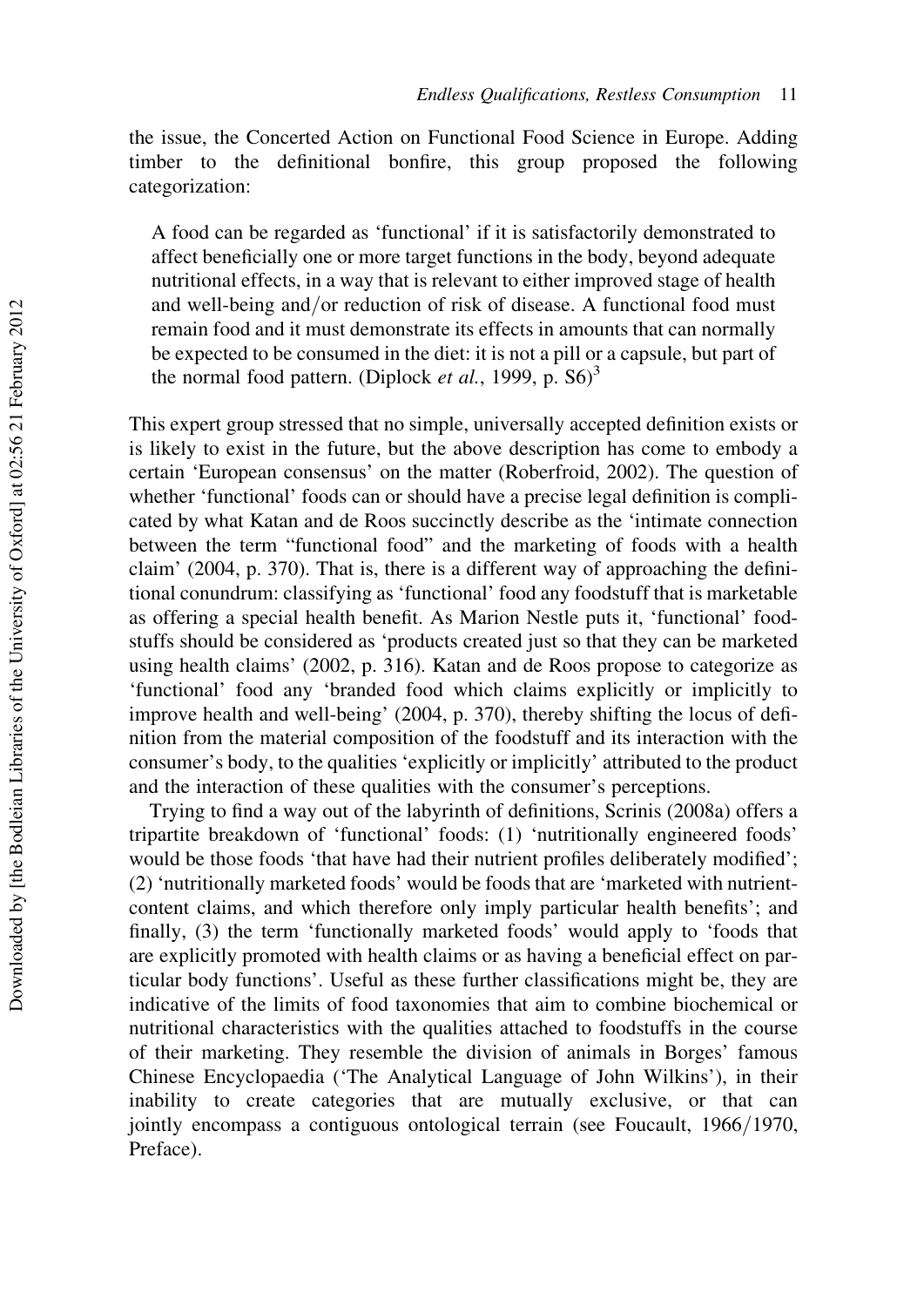It is not surprising, then, to find this predicament of expert definitions reflected in the law. The 2006 European Regulation 'on nutrition and health claims made on foods' (Regulation No. 1924/2006) culminated a long struggle to produce a sufficiently self-explanatory legal text. The text disaggregated the category of 'functional' food by specifying a typology of 'claims' that food products could bear, and then providing for each type an exhaustive list of criteria of use.<sup>4</sup> The Regulation identified three distinct kinds of claims:

- (1) 'nutrition claim': 'any claim which states, suggests or implies that a food has particular beneficial nutritional properties';
- (2) 'health claim': 'any claim that states, suggests or implies that a relationship exists between a food category, a food or one of its constituents and health'; and
- (3) 'reduction of disease risk claim' (a subcategory of 'health claims'): a claim 'that states, suggests or implies that consumption of a food category, a food or one of its constituents significantly reduces a risk factor in the development of a human disease' (EC, 2006, Article 2).

On the basis of this typology, the European Union has established a mechanism, coordinated by the European Food Safety Authority (EFSA), to authorize or prohibit the attachment of claims to products. When those claims are classified as referring to 'health', EFSA is in charge of assessing their degree of 'scientific substantiation'.5

How is the fundamental distinction between 'health' and 'nutrition' drawn in practice? The most thorough attempt to provide a universal definition of these terms—or at least a rule of thumb to discriminate between them—was undertaken by the European Commission's Standing Committee on the Food Chain and Animal Health (in a 'Guidance' document about how to interpret legally relevant claims that was itself introduced by the rather discouraging disclaimer: 'this document has no formal legal status'). The Committee's proposed heuristics run as follows:

A claim is a nutrition claim if in the naming of the substance or category of substances, there is only factual information. Examples: 'contains lycopene'; 'contains lutein'.

A claim is a health claim if in the naming of the substance or category of substances there is a description or indication of a functionality or an implied effect on health. Examples: 'contains antioxidants' (the function is an antioxidant effect); 'contains probiotics/prebiotics'. (the reference to probiotic/prebiotic implies a health benefit)

Equally, claims which refer to an indication of a functionality in the description of a nutrient or a substance (for instance as an adjective to the substance) should also be classified as a health claim. Examples: 'with prebiotic fibres' or 'contains prebiotic fibres'. (European Commission, 2007, p. 11)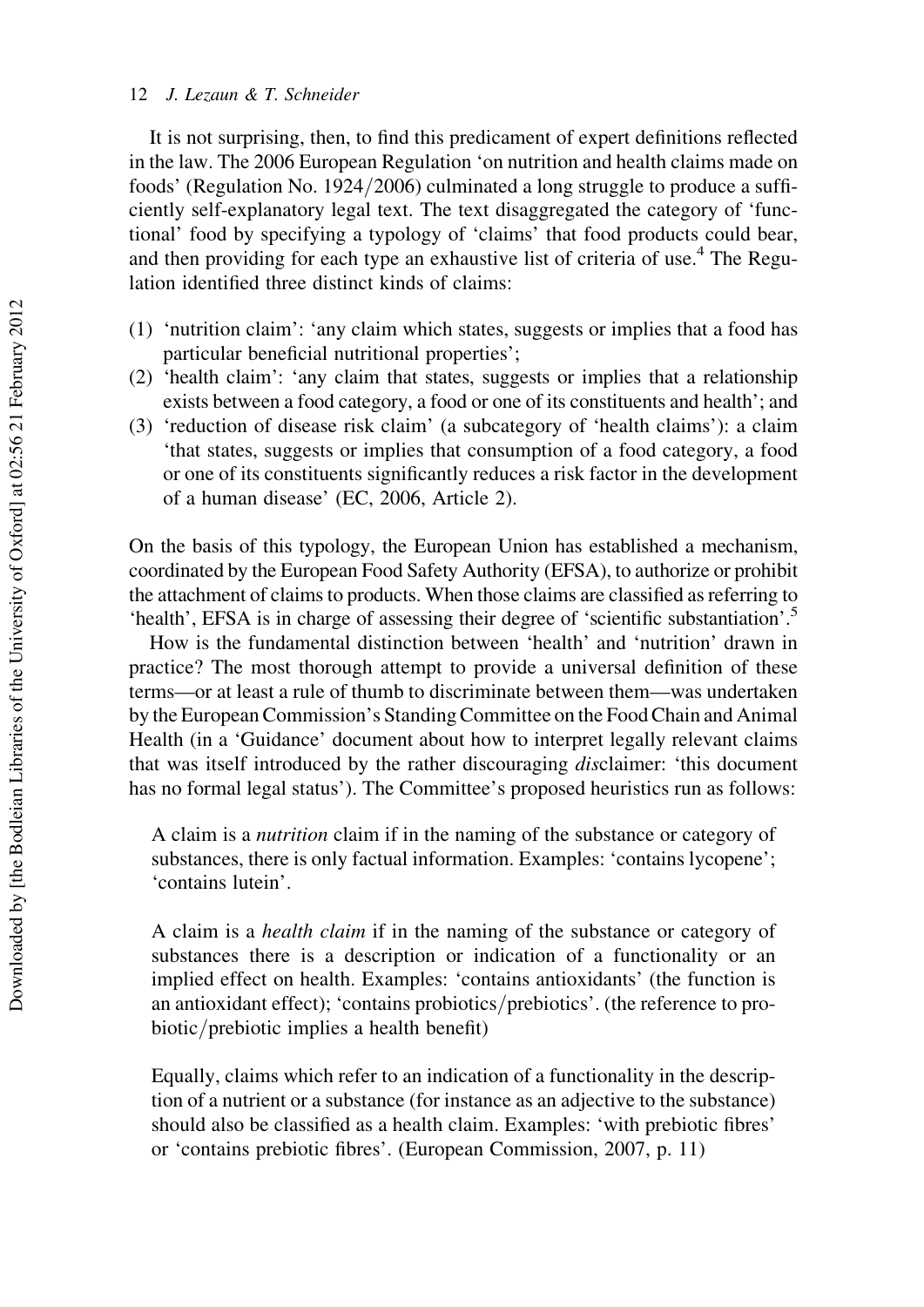In this interpretation, the distinction between claims pertaining to 'nutrition' and claims pertaining to 'health' rests on the difference between 'only factual information' and factual information that implies 'a functionality'. 'Function', 'functional', 'functionality', terms largely purged from the text of the law, re-enter then the regulatory vocabulary via the rules and protocols of technical committees. The Standing Committee notes, for instance, that

whilst claim 'contains' is normally a nutrition claim, in some cases the use of the term 'contains' in a claim refers to groups of substances with a specific functional effect. In such cases, the 'contains' claims is [sic] a health claim and must be authorised accordingly. (European Commission, 2007, p. 11)

That is, if a certain 'functional' relationship or effect is stated, suggested or implied by a product, the claim in question should be treated as relating to 'health', rather than mere 'nutrition'. But how to differentiate between generic health claims and specific 'reduction of disease risk' claims, the third term in the triumvirate of possible propositions? 'Health' claims relate to 'a normal function of the body', the Standing Committee argues, whereas 'reduction of disease risk' claims state, suggest or imply 'a reduction of a risk factor of a disease'. The syntax of these two types of statements is described as follows: a 'health' claim will typically adopt the form 'maintains [naming normal vital function of the body]', while a 'reduction of disease risk' claim will more often be arranged in sentences such as 'lowers [naming risk factor]' (European Commission, 2007, p. 13).

This syntactic approach to the construction of legal kinds is complemented by a pragmatic resource that we already saw deployed in relation to 'genetically modified' foods: the use of lists. Rather than exhausting the meaning of a category by providing a comprehensive definition, the law itemizes all the possible members of that category. This nominalistic strategy is in evidence in the Regulation itself, which enumerates, in an annex, all the modalities of statement (a total of 24) that could be considered 'nutrition claims' ('low energy', 'energy-reduced', 'energyfree', 'high [name of vitamin/s] and/or [name of mineral/s]', 'source of fibre', 'high fibre', etc.), along with a brief description of the respective conditions of use. In fact, the regulatory regime has progressively moved from categorical definitions to classifications on the basis of lists. Rather than fixing the meaning of 'health claim' through a legal definition—the initial attempt of Regulation No. 1924/2006—European authorities have progressively concentrated their efforts on producing a comprehensive list of all the claims or statements that could possibly be made in relation to a food and that could imply a 'functional' relationship between substance and body. This exercise has proven difficult to contain. After its first call, the European Commission received 44,000 possible modalities of 'health claim' for examination. It managed to 'consolidate' these modalities into a reduced list of 4,600 claims, which it then submitted to the European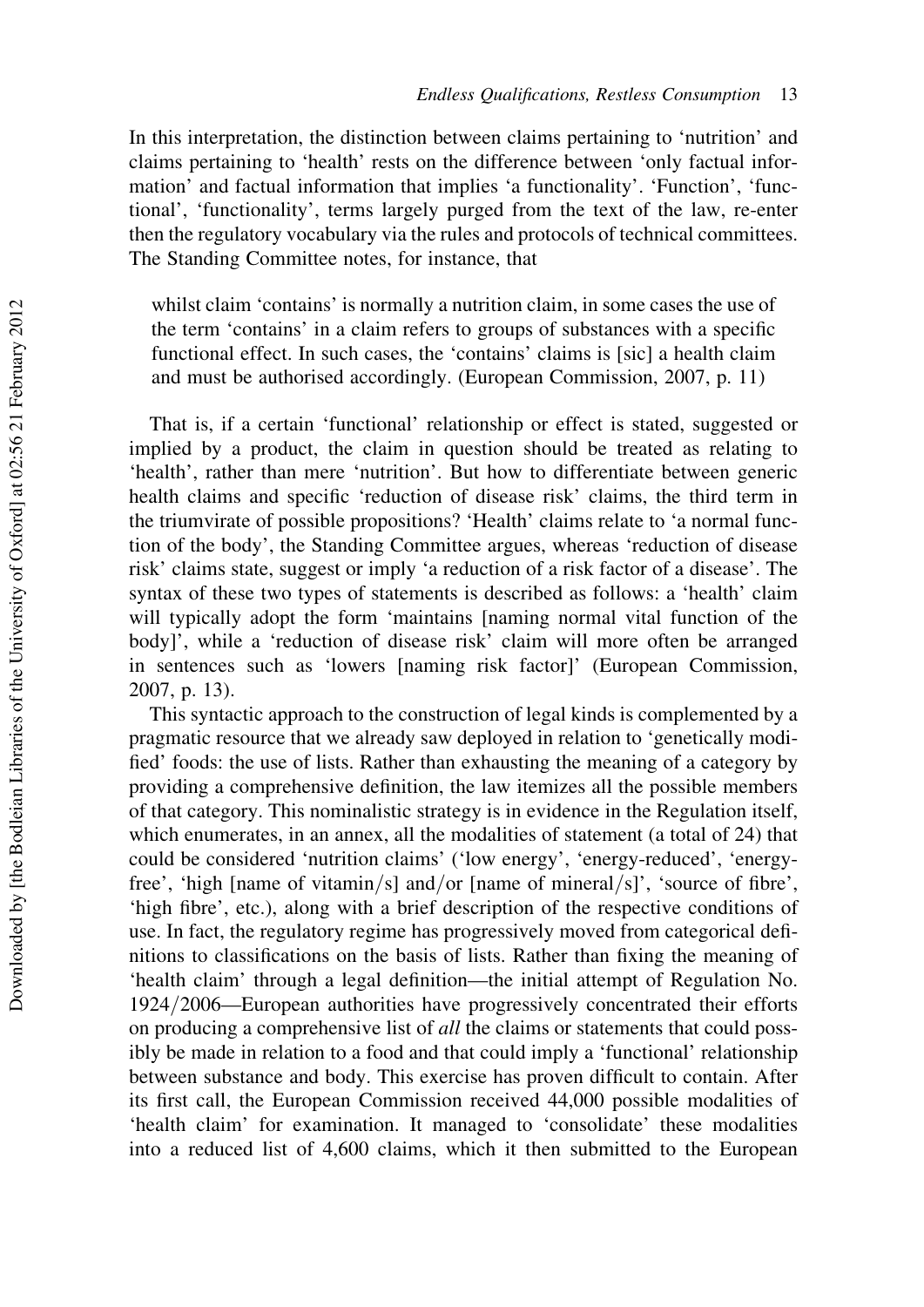Food Safety Authority (EFSA) for an evaluation of their scientific soundness. The work of elucidating these modalities, claim by claim, has taken several years. In July 2011, EFSA announced it had completed the assessment of 2,758 'general function' claims—postponing the evaluation of 'reduction of disease risk' claims, claims relating to children's development or health, and 1,548 claims that concerned botanical substances.

As we discussed in relation to the category of 'genetically modified' foods, there is no final disambiguation to be found in the sequence of documents that European authorities have produced in their attempts to subject these novel entities to regulatory supervision. The instrument of legal disambiguation is not the definition, but rather the list. Lists are 'plastic, flexible structures in which an array of constituent units cohere through specific relations generated by specific forces of attraction' (Belknap, 2004, p. 2), and where each unit retains a measure of particularity. The lists appended to Regulations can always be extended, shortened ('consolidated'), or broken into new subdivisions. We encounter in the compilation of possible members of the category 'functional food'—like we did in the case of 'genetically modified' foods—a degree of legal elasticity that leaves the door open for a highly reflexive market. This absence of legal closure ushers in new cycles of nutritional and marketing innovations, as 'market operators' use the ambiguity to qualify and re-qualify foodstuffs in novel ways. This categorical work is never undertaken by scientists and other technical or legal experts alone, but is extended to, and must be completed by, the wider range of actors now involved in the classification of products. We turn now to a more detailed exploration of how consumers have featured in the endless qualification of novel foods.

#### Artificial Blemish versus Naturalistic Enhancement

One of the elements that connects the regulatory regimes for 'genetically modified' and 'functional' foods is the importance of 'consumer choice' as an organizing principle. In fact, the regulatory history of 'genetically modified' foods signals the emergence of 'consumer choice' as a central principle of food governance in Europe: 'the consumer' was the banner under which all the parties fought the battles of the 1990s over the commercialization of genetically modified organisms (Schurman and Munro, 2009), and the regulations that emerged out of these disputes were presented by European authorities as 'a direct response to the voices of consumers who have made it clear that they want—and have a right—to make informed choices' (European Commission, 2003, p. 2). Similarly, consumers—their interests, desires, capacities and choices—are the central figure in the emergent legal framework for the supervision of 'functional' foodstuffs.

Despite these constant invocations, however, the consumer never appears in these regulatory universes as a fully formed character. When regulators try to describe the features of this constituency, they typically shift between an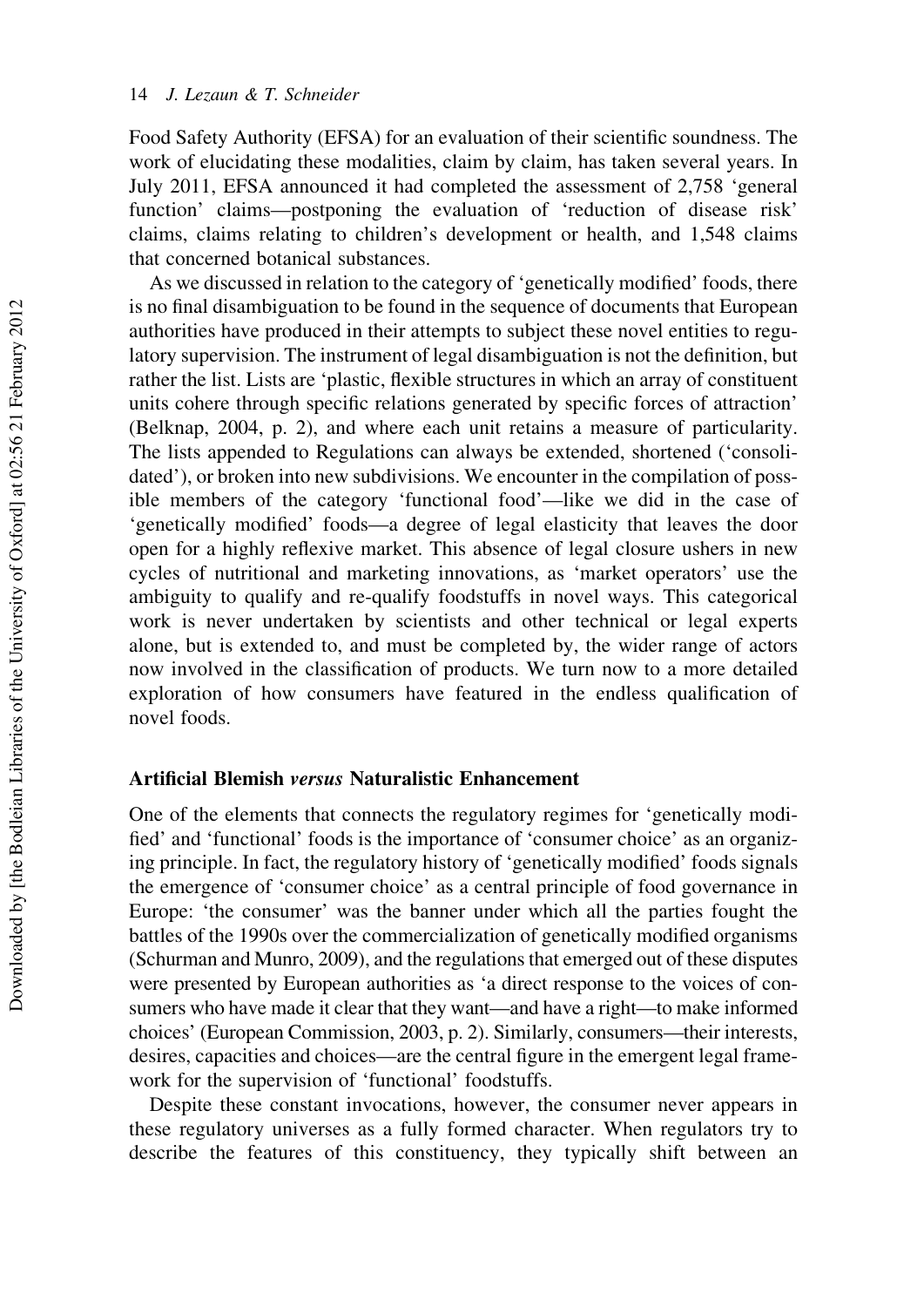imaginary of discerning, entrepreneurial, self-fashioning individuals, and an alternative vision of naïve, passive, gullible consumers. Nowhere is the oscillation between the proclamation of consumer sovereignty and the pastoral care of consumers more clearly expressed than in the legislation governing health and nutritional claims. '[T]his Regulation', the European Union authorities announce in the preface, 'takes as a benchmark the average consumer, who is reasonably well-informed and reasonably observant and circumspect'. Yet, the text immediately adds, the Regulation also 'makes provision to prevent the exploitation of consumers whose characteristics make them particularly vulnerable to misleading claims' (EC, 2006, Referral 16). The law's peculiar formulation—the reference to the 'well-informed and reasonably observant and circumspect' consumer—is directly borrowed from a famous ruling of the European Court of Justice, in a case involving a food marketing dispute in which the Court declared that the standard for determining whether 'a statement or description appearing on the packaging of a food could be considered misleading' was the likely expectations of such an 'average consumer' (see European Court of Justice case C-210/96).

While some analysts have perceived a general shift towards increasingly 'paternalistic' forms of food governance, and use the example of 'functional' foods as their key piece of evidence (e.g. Klompenhouwer and van den Belt, 2003), we prefer to view the discourses of consumer entrepreneurialism and regulatory paternalism as the extremes between which the consumerist emphasis of food governance regimes oscillates in search of a never-complete equilibrium. The fact that both images of the consumer can coexist with little apparent conflict in a single legal text—sometimes in the very same legal article—suggests that at some level they are perceived to be compatible, if not mutually supportive. Both discourses invoke the mobilization of consumers to buttress systems of supervision and regulation. Whether it is the choices of the discerning and reasonably circumspect consumer, or the gullibility of the passive and unreflexive one, it is always towards the regulatory goal of 'responsible consumption' that these systems of governance are oriented (Figure 1).

What the laws and regulations support is a particular distribution of the powers of oversight. 'Informed choice' requires a legal framework—concerning the definition of particular food categories, their labelling and traceability through the food chain—but this framework must be complemented by a series of increasingly diligent food producers and consumers. The law can suggest, but not fully define, which nutritional or biochemical markers would enable a proper discrimination of products in the marketplace. The burden of producing, identifying and interpreting these informed objects lies largely with 'market operators'. The effective governance of novel foods thus includes the marketing strategies of food companies, and must factor in the willingness of individuals to turn their dietetic choices (or that of those their care for) into an object of constant attention (Coveney, 2006; Crawford et al., 2010; Schneider and Davis, 2010b). In these regimes consumers are obligated to negotiate the meaning of these foods and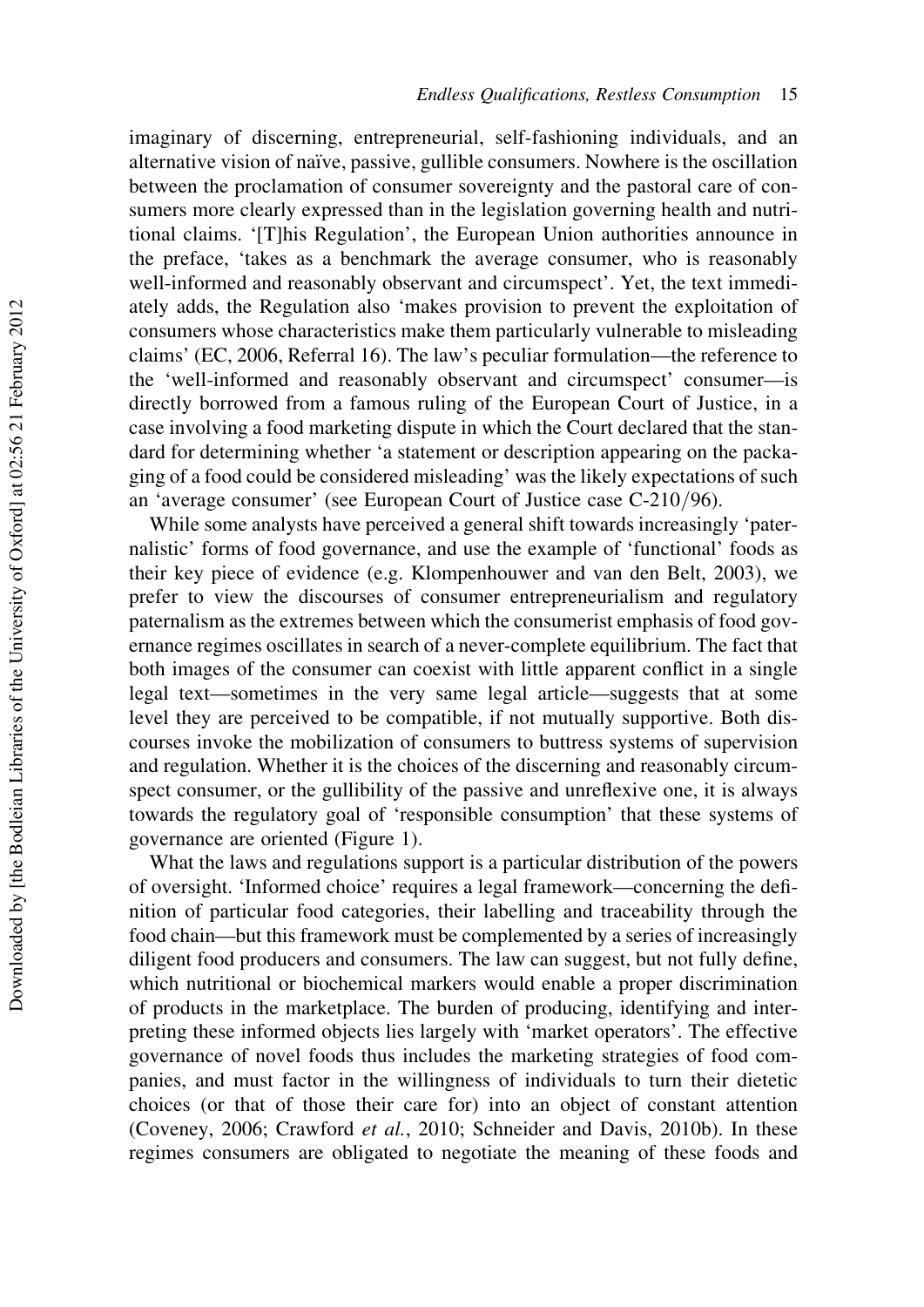

Figure 1. 'Have you had your Actimel today' Current package of Danone's Actimel probiotic drink. The interrogation replaced the previous promotional statement, 'Help support your body's defences (scientifically proven)' (see note 5). Credit: Image courtesy of Danone Ltd, UK.

become active in their governance. This entanglement can lead to very different outcomes, however, as the disparate dynamics of 'genetically modified' and 'functional' foods demonstrate.

The governmental system that enables the identification of 'genetically modified' foods has so far been used as a means to avoid them: companies use the traceability tools provided by the regulatory apparatus to source commodities that fulfill the definition of 'not GM', on the assumption that consumers will avoid products marked as 'genetically modified'. 'Consumers', write Verdurme et al. after reviewing the relevant consumer research literature, 'reject concrete GM food products based on negative attitudes towards the technology and its application in food production' (2002, p. 43, emphasis in original). The logistical and supply-chainmanagement strategies of food manufacturers and retailers in Europe suggest that, in their view, the number of people actively seeking to consume 'genetically modified' foods is negligible. In Europe, no company is currently trying to develop a market for these products. The identification of genetic modification operates then as a blemish on the carrier product: labels make visible a kind of foodstuff that was previously invisible, and that visibility allows avoidance.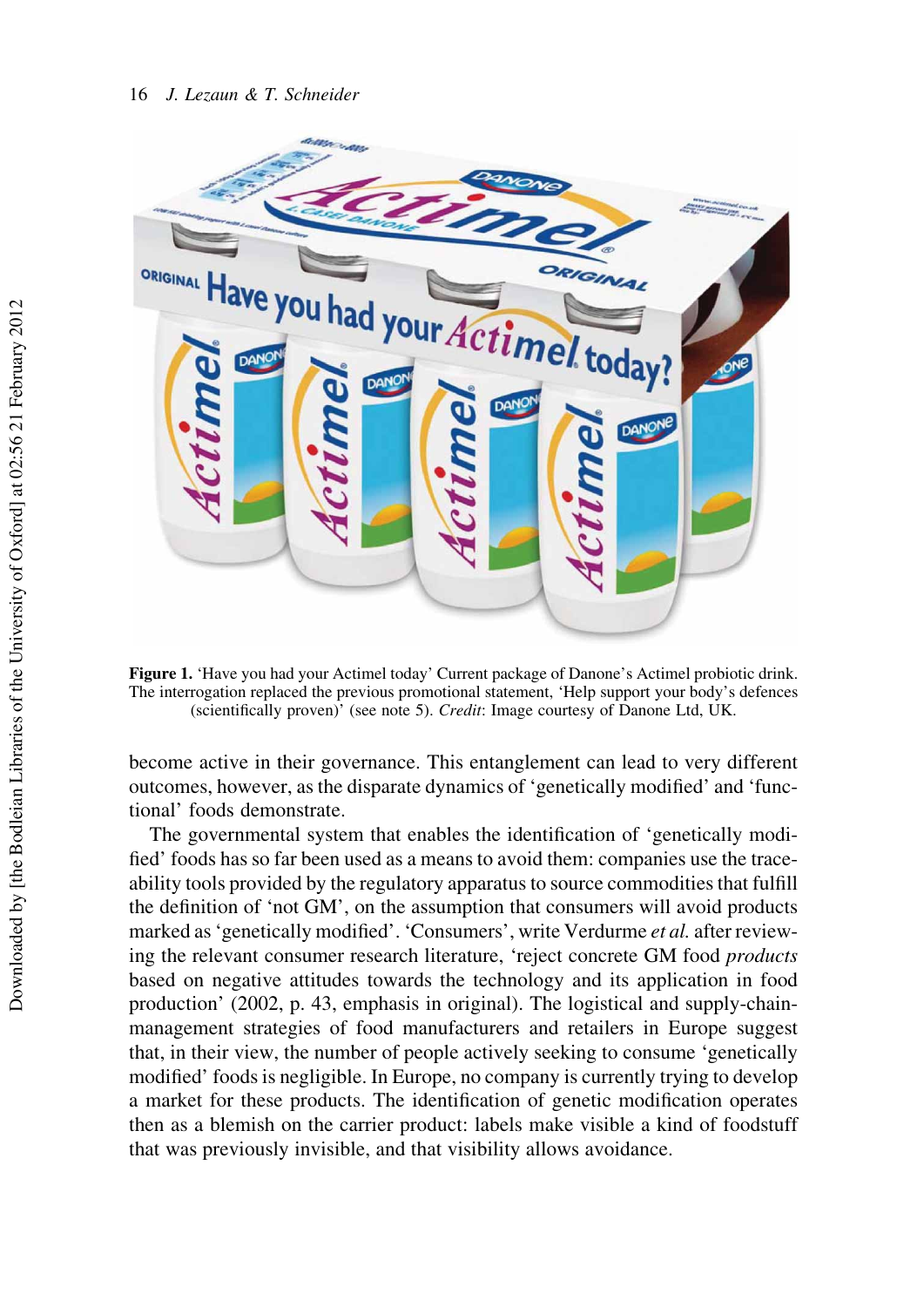'Functional' foods have generated a very different and more complex dynamic. Consumer research suggests that consumers are generally aware of these products (although they might not be familiar with the term 'functional food'), and routinely integrate them into forms of self-care and self-modification (Sarkar, 2007). The relationships they establish with these objects are, however, varied, running the gamut from deliberate avoidance to intense reliance (McNutt, 1994; Frewer et al., 2003; Stein and Rodriguez-Cerezo, 2008). Often, moreover, the attachment to a particular product serves to open up new questions. Eden (2011), for instance, found that consumers do not use the information in functional (and organic) food labels simply as a means to exercise choice in the marketplace, but also as an opportunity to hesitate, to consider and interrogate food production processes.

In a nutshell, market research seems to indicate that 'functional food' is not an operative category yet, in the sense that attitudes and meanings tend to be attached to particular products or claims (or combinations of the two), rather than to the category itself. This mirrors the fragmentation of the regulatory kind, its dissolution in favour of itemized lists and highly specific claims. A point that emerges forcefully from the consumer research literature, however, is that functionality, understood as the provision of healthfulness, is reconcilable in the eyes of consumers with the quality of naturalism. In other words, that the forms of enhancement available through 'functional' foods can be naturalized (Poulsen, 1999; McConnon et al., 2004; Dean et al., 2007).

A recent review of the available market research offers a typical statement of this compatibility: 'the more natural the combination of product and functional ingredient appears, the more positively it is likely to be perceived [by consumers]' (Poulsen, 1999 cited in Lyndhurst, 2009). What could be meant by 'natural' in this sentence? Roughly, it seems to us, a peculiar set of associations between the 'carrier product', the added component, taste, the operative definition of healthfulness, and the vision of nature generated by marketing campaigns. Studies of consumer preferences suggest, for instance, that consumers favour—that is, tend to consider more natural—modifications perceived to enhance the intrinsic qualities of a carrier product: fibre-enriched bread, for instance, tends to score more highly in experimental consumer rankings than bread with an extra dose of plant sterols (Dean et al., 2007). When 'functional' foods are mobilized in strategies of enhancement, then, the most appealing products are those that offer naturalistic forms of improvement.<sup>6</sup>

Caught between a normative orientation towards naturalism in the selection of alimentary choices and techniques of food design able to provide virtually endless combinations of traits and qualities, consumers, we have argued, are thrown into a position of restlessness. Not only because the identity of individual products is often unclear or unstable (Has this food been 'genetically modified'? If so, what does that mean? Does this food bear a 'health' claim, or simply a 'nutrition' one?), but also because consumers are prodded to constantly re-calibrate the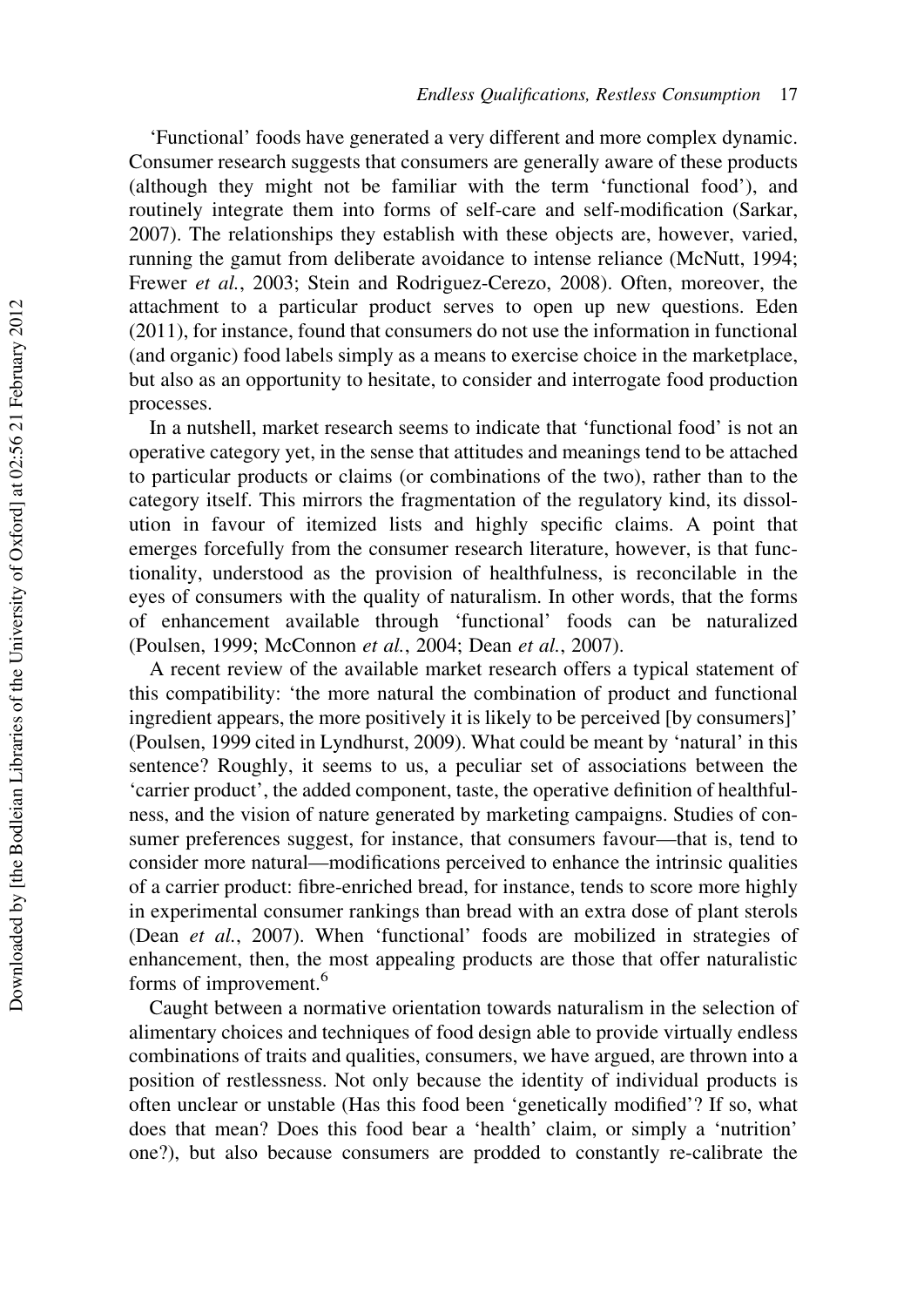principles guiding their consumption choices (How should I interpret the quality of 'natural'? Should I organize my eating choices around the category of 'nutrition', or rather seek products that offer healthfulness 'beyond basic nutrition'?). In other words, it is not just first-order choices that remain problematic. The conventions and categories that structure judgment—what Hirschman characterizes as 'desires about desires' (Hirschman, 1981, p. 69; see also Frankfurt, 1971) are also in a permanent state of flux. As a result, the 'well-informed and reasonably observant and circumspect' consumer of European jurisprudence is hardly in evidence in the contemporary organization of food choices.

#### Towards a Blended Future?

If 'genetically modified' foods are today associated with the blemish of unnaturalness, and 'functional foods' depend for their marketability on the articulation of forms of naturalistic enhancement, what would be the result of mixing these two traits into a single market product? Spokespersons for the biotechnology industry routinely announce the imminent arrival of 'genetically modified functional foods', often under the rubric of 'second generation GM foods'. The industry's lobby in the United States, the Biotechnology Industry Organization, is fond of heralding research projects that apply genetic modification to the development of foods with added health and nutritional benefits, such as transgenic tomatoes with three times as much lycopene as their unmodified counterparts, or strawberries genetically modified to contain a higher amount of ellagic acid [to use two examples mentioned on the organization's literature (see Biotechnology Industry Organization, 2008)]. Yet, in spite of repeated proclamations of an impending wave of 'GM functional foods', there is yet none available to consumers, nor is there a clear prospect of one arriving soon.

The most famous example of a transgenic organism bearing a functional claim never became a market product. A decade ago, 'Golden Rice', a rice strain containing higher levels of beta-carotene and thus able to offer a surplus of vitamin A, seemed to herald the arrival of a new generation of products that would be both transgenic and healthful. Yet, it was never brought to market. Several obstacles blocked the path to commercialization, notably the active opposition of environmental and consumer organizations, and a thicket of patents that slowed down the development of the final product. It is difficult to draw a conclusion from this counter-factual—other, that is, than the obvious fact that creating a market for a 'genetically modified functional food' is difficult, and that important stakeholders perceived a product like 'Golden Rice' to be just another genetically modified organism, disregarding its nutrition-enhancement features. The case proves, as Jasanoff has argued,

how difficult it is to achieve ontological closure around a commodity that is at once a natural kind (a plant with specific genes and traits) and a social kind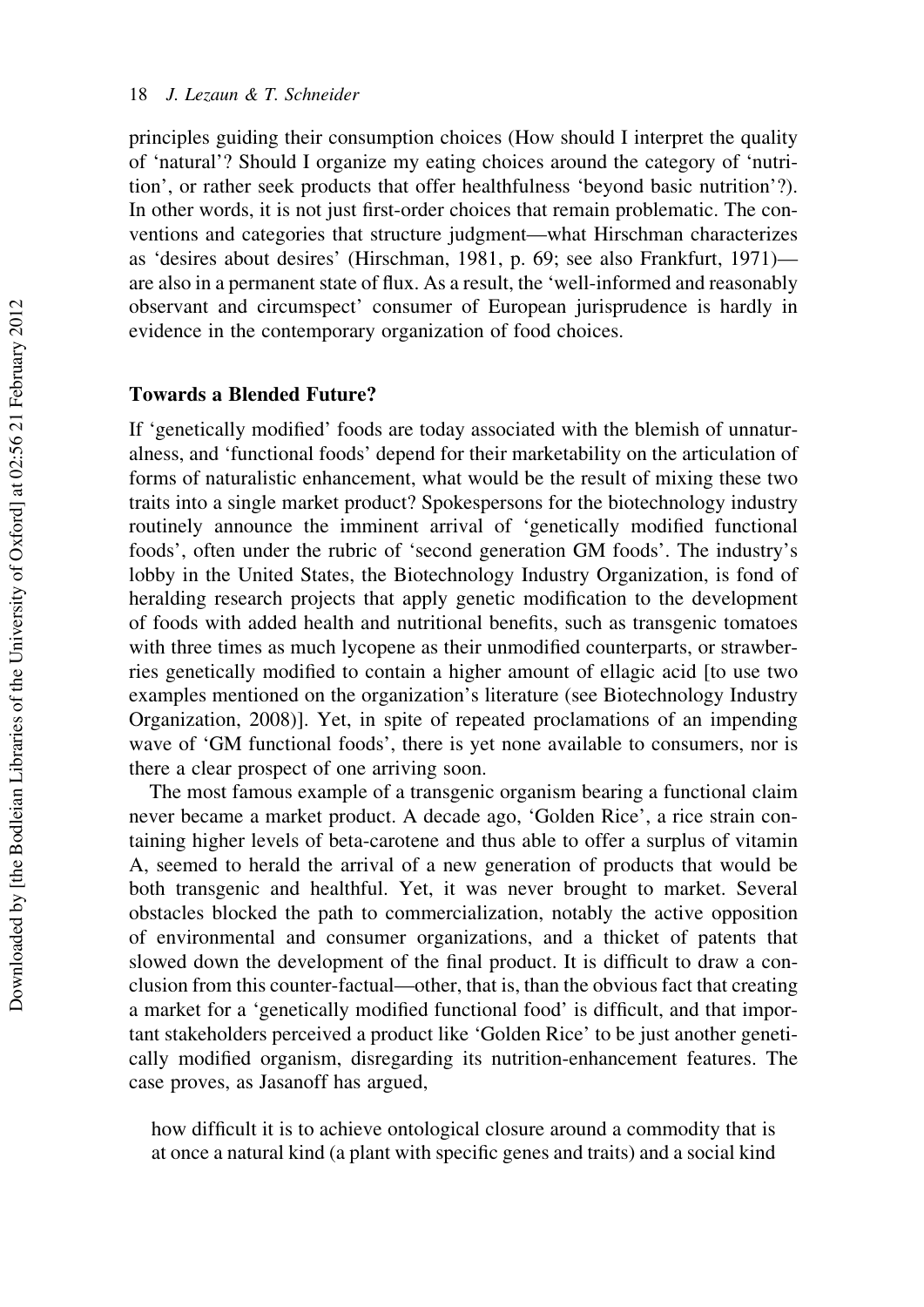(a product of particular economic and political orderings, and a potential reorganizer of society). (2006, p. 287)

When asked about the future legal status of 'GM functional foods', regulatory experts tend to downplay the implications of this combination. 'The use of modern biotechnology to produce functional foods', writes the Pew Initiative on Food and Biotechnology in a statement that, from our perspective, is interestingly self-contradictory, 'will not likely fundamentally challenge existing regulatory structures, but may challenge the boundaries of some regulatory classifications' (Pew Initiative on Food and Biotechnology, 2007, p. 6). These hypothetical objects, the argument goes, will simply have to abide by two separate sets of rules: they will need to be legally approved as a 'genetically modified' food, and, simultaneously but separately, as a product bearing a 'nutrition' or 'health' claim. Since the European classification systems for 'genetically modified' and 'functional' foods are now largely incommensurable—the former classifies foods in terms of the techniques involved in their production, while the latter orders products on the basis of their composition and effects on the consumer's body nothing prevents their combination. A food produced through techniques of genetic modification and having a series of identifiable 'functional' effects would simply come under the purview of both regulations.

The difficulty lies, however, in combining the interconnected legal, marketing and consumption strategies that have come to surround these two types of foods. In short, would the logic of 'blemish' associated with 'GM' prevail over the new products and thus make their marketing hopeless, or is the image of 'naturalistic enhancement' conveyed by some 'functional' foods strong enough to neutralize the stigma of 'genetic modification'? Consumer research offers a limited guide to this blended future. Studies from North America suggest a significant constituency for transgenic foods with an added nutritional content (Einsiedel, 2000; International Food Information Council, 2007), but greater scepticism seems to be in evidence in Europe and elsewhere (Frewer et al., 1997). Even if consumers were to favour 'genetically modified functional foods' over transgenic products with no additional health benefit, this would hardly guarantee a future demand for the former. As Larue et al. have pointed out, 'the introduction of health properties in GM foods will make them slightly more popular providing that the same health properties are not introduced in conventional and organic foods' (Larue et al., 2004, p. 164). This is an unlikely scenario for processed foods, since food manufacturing and nutritional science offer multiple alternatives to the genetic modification of a plant variety. 'Breeding a new raw material', write Hanf and Boecker (2002, p. 53), 'is only one possibility for producing a functional food; food processing often offers many'. Conventional breeding or nutrient fortification provide alternative means of producing that surplus of healthfulness without the stigma of 'genetic modification'.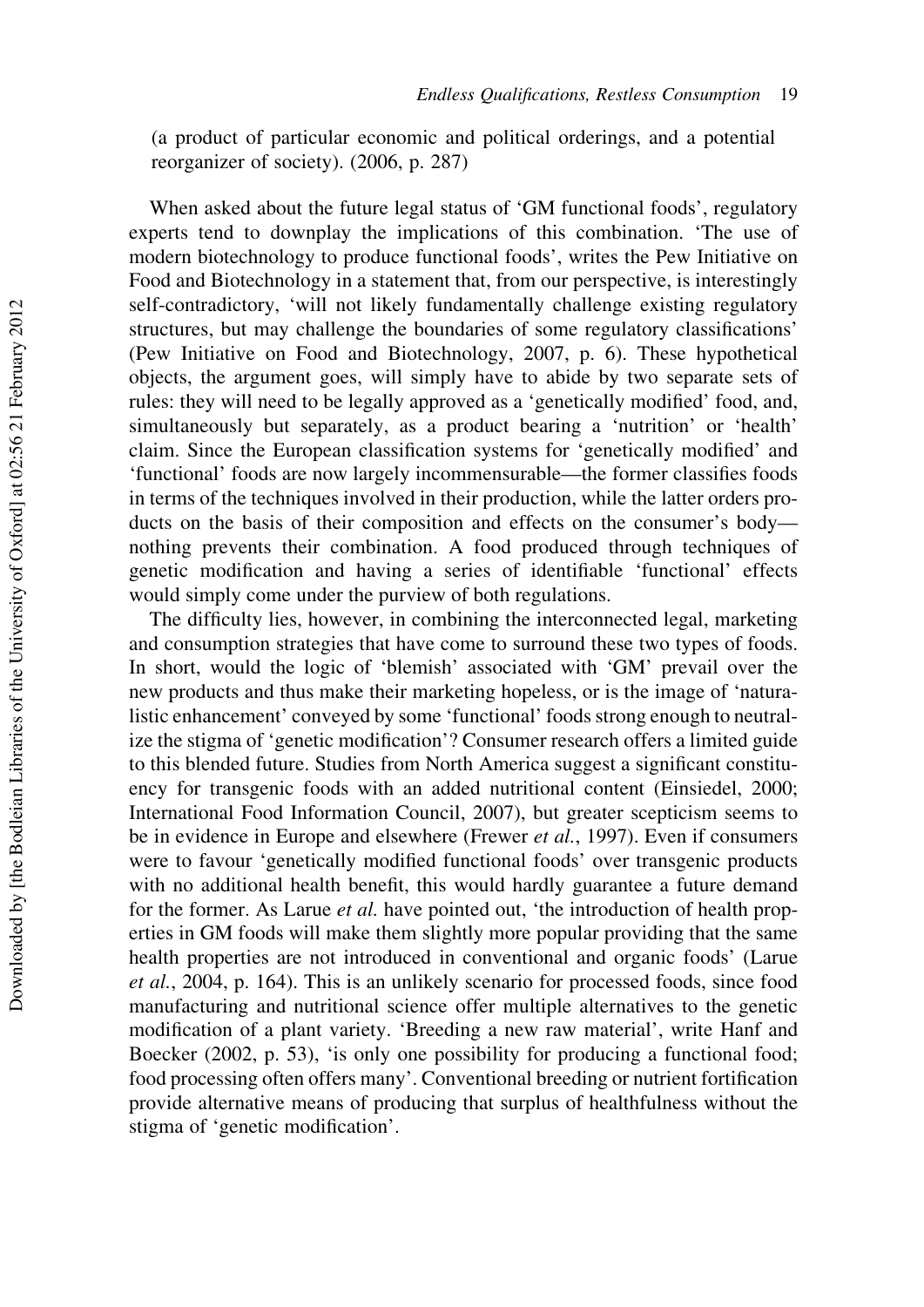The viability of 'genetically modified functional foods' will thus depend on the redefinition of 'natural'—on the creation, that is, of new idioms of naturalism. We have noted the emergence of forms of naturalistic enhancement associated with particular functional foodstuffs: those that allow the presumption of a 'natural combination' of carrier product, added component, taste, and biochemical effect. We also suggested—echoing the arguments of market researchers—that considerations of healthfulness tended in some cases to override concerns about production methods and processes. New consumer research categories, such as 'naturally occurring functional foods' [or 'functional agricultural foods', as Arnoult et al. (2007) also call them], convey the same possibility of conceptual recombination. Could 'genetic modification' be incorporated into this sort of amalgamation, in the process losing the valence of extreme artificiality, and be considered as simply another element of a production system contributing to an eminently healthful product? Antioxidant-rich strawberries, say, grown under a regime of artificiality that includes UV-permeable plastic tunnels and biochemical forms of nutritional modification, can seemingly sustain the quality of naturalistic healthfulness. Why should those same strawberries, if grown from transgenic seeds, not be able to do it as well? The question, in other words, is whether 'genetically modified functional foods' can be presented as an aid to the consumer's quest for naturalistic self-enhancement, or rather add an element of unbearable artificiality (Figure 2).

The biotechnology industry has set its hopes on the former possibility. Most consumers and food marketing experts currently predict the latter—they believe the category of 'GM' is at present (at least in Europe) inimical to a successful commercialization, let alone one centred on naturalistic healthfulness. Our interest in the qualification of this blended future is conceptual: for us it serves to test an analytical framework that explains the ever-shifting qualification of novel food products as the result of the combination of a continuous but never-ending processes of legal disambiguation, and highly activist logics of marketing and consumption. What this framework suggests is that the legal and commercial lives of novel foods are characterized by a degree of definitional elasticity and market reflexivity that preclude the definitive closure of any of the foundational categories—whether it is 'natural', 'healthful', 'nutrition', or 'functional'.

#### Conclusion

The two categories discussed in this article—'genetically modified' and 'functional'—are fairly recent additions to the inventory of food kinds, and they remain predictably unstable against a background of rapidly proliferating genetic, biochemical and nutritional recombinations. The apparent solidity of European legal classifications and regulatory taxonomies hides, we have noted, an ontology that is permanently open to innovation. Even in the case of 'genetically modified' foods, where government authorities have strived to settle once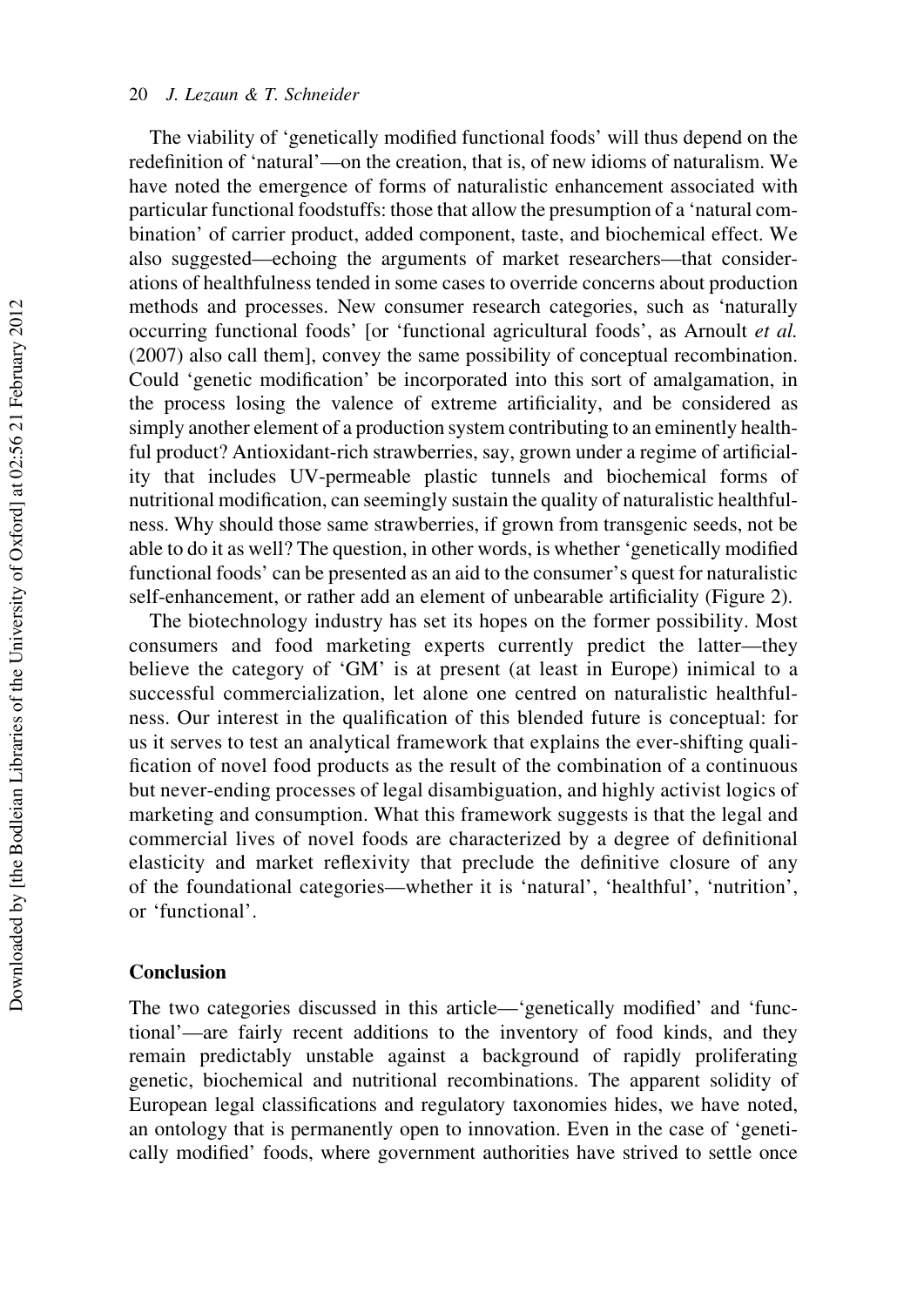

Figure 2. 'Do you know what you eat?' Poster designed by the BBDO advertising agency for Greenpeace Russia. 'The DNA of genetically modified plants may contain the genes of insects, animals or even viruses ... Look for a "GMO-free" sign on the package.' Credit: Courtesy of BBDO Moscow and Greenpeace Russia.

and for all the definitional issue, legal disambiguation has encountered clear limits. The terms 'genetically modified' and 'natural' face each other in every definitional effort; there is no definitive legal operationalization of either one, no bounded categories, but rather cycles of propositions in which each term is defined as the antithesis of the other and thus remains dialectically open.

The variety of idioms of naturalism used to describe 'functional' foods suggests a similar fluidity of classification regimes. In fact, making a nutritional claim 'beyond basic nutrition' is equivalent of adding, through genetic modification, a form of artificiality beyond what might be considered naturally artificial. In this scenario, consumers are confronted with a bewildering diversity of claims and choices, a slippery terrain of ingredients that 'help strengthen your natural defences', products offering 'immunity blends', and compounds that 'sustain vitality while ageing' [for examples of vaguely 'functionalist' labels, see Center for Science in the Public Interest (2010)].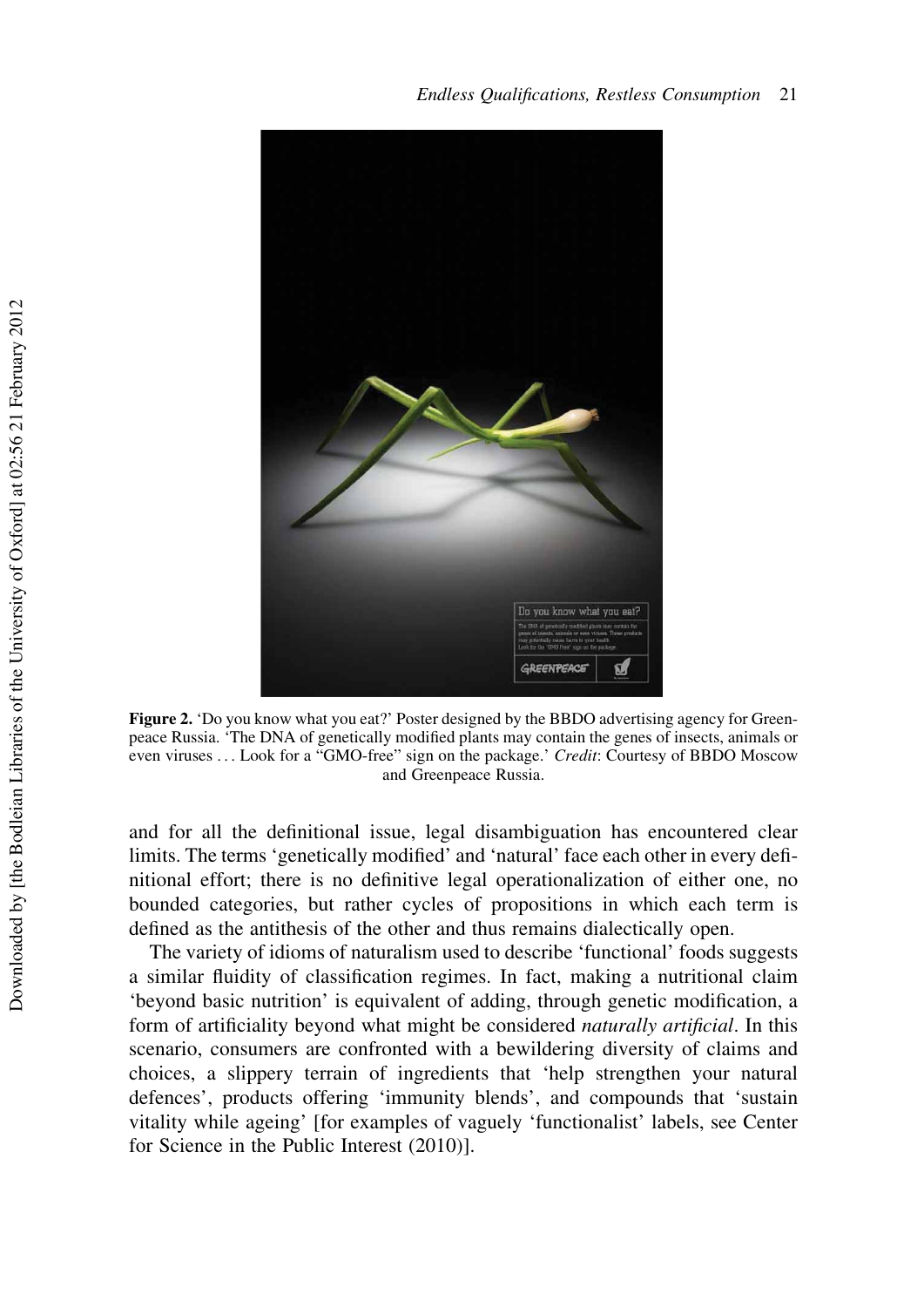There is a link, we have argued, between the limited closure of regulatory frameworks and the marketing and consumption patterns that surround these novel products. The recursive nature of legal definitions, the gap they allow between regulatory categories and the biochemical constitution of foodstuffs, creates an opening for new recombinations. The indeterminacy of legal taxonomies, the distributed manner in which food choices are governed, the transposition to food consumption of the tropes of creativity and entrepreneurship, and the centrality of a suitably imprecise notion of naturalism to strategies of commercialization and self-enhancement generate a flourishing 'economy of qualities', in the sense proposed by Callon et al. (2002).

This is an economy in which the ever-shifting categorization of products and their attributes represents the central engine of innovation, and in which consumers must constantly enact variable forms of calculation and 'qualculation'. The stance of consumers devoted to ever-new forms of analysis and self-care in relation to their eating practices is highly productive: it energizes a system of endless scientific and marketing innovation. At the centre of our economies of food qualities stand consumers keen to consider the qualification of foods not only as a matter of fact, but as a matter of concern (Latour, 2004); consumers highly, able to shift rapidly between their private and public roles—between the selection of a particular product in the marketplace, on the one hand, and the advocacy of one or another vision of healthfulness and naturalism, on the other (Hirschman, 1981). The intensity of consumer involvement guarantees neverending cycles of product innovation and differentiation.

References to the figure of the 'consumer-citizen', or to 'consumer sovereignty' (Elam and Bertilsson, 2003; Trentmann, 2007; Dodds et al., 2008; Mol, 2009) capture only partially the condition of consumers driven to be proactive in the search for relevant markers, calculative in the assessment of risks and benefits, and creative in integrating food consumption into their existential projects. We have suggested the term *restless consumption* to hint at the normative ambiguity of being in a permanent 'situation of choice'—a state of limited knowledge, unlimited desire, elastic rules of action and a constant obligation to choose.

#### Acknowledgments

The authors would like to thank Will Davies, Xaq Frohlich, Rebeca Ibanez, Ann Kelly and Noortje Marres for their valuable comments and criticisms on early versions of this paper.

#### Notes

<sup>&</sup>lt;sup>1</sup>See also OECD (2000). For an overview of the career of the principle of 'substantial equivalence', see Millstone et al. (1999) and Levidow et al. (2007).

<sup>&</sup>lt;sup>2</sup>The actual marking of the physical product requires a reference material—a non-legal (or at least non-textual) artefact that brings the legal category into contact with material things, a sort of transitional object in connecting the law to the world (see Lezaun, 2012).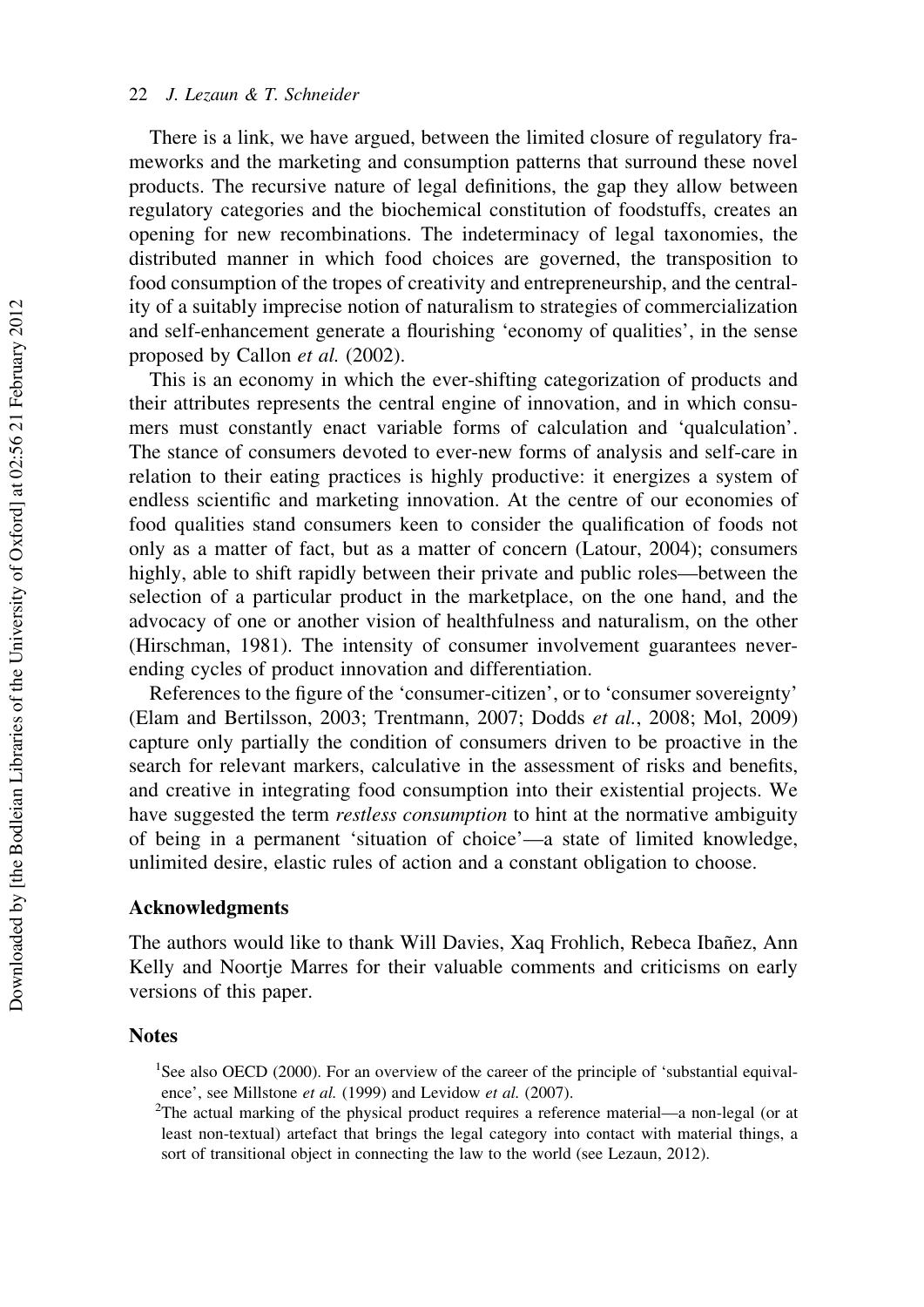<sup>3</sup>After this generic definition, the group proceeds to list the possible modalities of 'functional food': 'A functional food can be a natural food, a food to which a component has been added, or a food from which a component has been removed by technological or biotechnological means. It can also be a food where the nature of one or more components has been modified, or a food in which the bioavailability of one or more components has been modified, or any combination of these possibilities. A functional food might be functional for all members of a population or for particular groups of the population, which might be defined, for example, by age or by genetic constitution' (Diplock et al., 1999, p. S6).

<sup>4</sup>'Claims' are to be differentiated from 'mandatory statements'. The Regulation concerns itself with voluntary health or nutrition claims. Statements (labels) that are mandatory are covered by a different regulatory framework. On the link between the proliferation of voluntary food labels and the emergence of new forms of economic governance see Guthman (2007).

<sup>5</sup>Perhaps the most famous example so far concerns probiotics. Danone submitted for review the claim that fermented milk containing the Lactobacillus casei DN-114001, a product marketed under the brand-name Actimel, 'decreases the presence of C. difficile toxins in the intestinal tract and reduces the incidence of acute diarrhoea associated with their presence in the gut of susceptible ageing people'. EFSA's Panel on Dietetic Products, Nutrition and Allergies rejected this 'reduction of disease claim', on account of the absence of sufficient scientific evidence to support it. Note that the claim submitted to the review panel differs significantly from those made to consumers in advertising. Actimel has, in the past, been marketed with statements such as 'helps strengthen the body's defences' or 'your daily defence drink'. Prior to EFSA's decision, Danone had pre-emptively withdrawn broader health claims pertaining to Actimel and Activia. Following a class-action lawsuit against the company, Danone also agreed to change the marketing of its probiotic drinks in the United States. The claim that DanActive (Actimel's brand name in North America) has 'a positive effect on your digestive tract's immune system', for instance, was replaced by the statement that the product will 'interact with your digestive tract's immune system'.

<sup>6</sup>Organic food provision offers the most clear example of the power of the idiom of naturalism to create new product categories and, ultimately, new markets. While it falls outside the scope of this paper, one could argue that the principle that particular forms of manipulation and care in the production and consumption of food can result in a higher mode of naturalness, a key leitmotif of the 'functional' foods sector, is directly imported from the experience of organic food marketing (see Guthman, 1998, 2003).

#### References

- Allaire, G. and Wolf, S. A. (2004) Cognitive representations and institutional hybridity in agrofood innovation, Science, Technology & Human Values, 29(4), pp. 431–458.
- Arnoult, M. H., Lobb, A. E., Chambers, S. A., Traill, W. B. and Tiffin, R. (2007) Consumers' Willingness to Pay for Functional Agricultural Foods: Implications of a Nutrition Driven Food Policy for Land Use and the Rural Environment, Rural Economy and Land Use Programme, Report, Report No. 9 (Reading: University of Reading).
- Barry, A. (2005) Pharmaceutical matters: The invention of informed materials, Theory, Culture and Society, 22(1), pp. 51–69.
- Belknap, R. E. (2004) The List: The Uses and Pleasures of Cataloguing (New Haven, CT: Yale University Press).
- Bensaude-Vicent, B. and Newman, W. R. (2007) The Artificial and the Natural: An Evolving Polarity (Cambridge, MA: MIT Press).
- Biotechnology Industry Organization (2008) Guide to Biotechnology 2008 (Washington, DC: Biotechnology Industry Organization).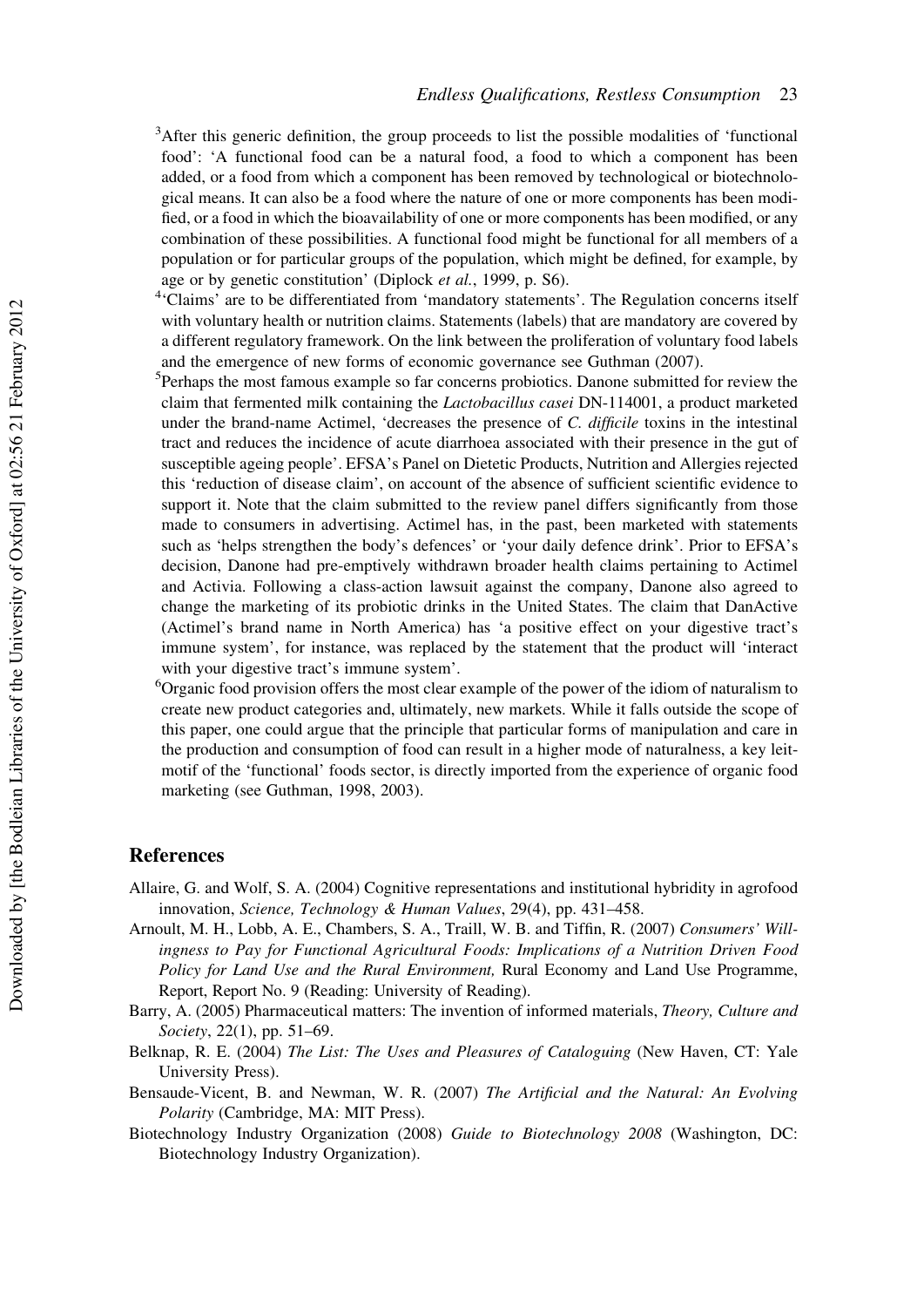- Callon, M., Meadel, C. and Rabeharisoa, V. (2002) The economy of qualities, Economy & Society, 31(2), pp. 194–217.
- Center for Science in the Public Interest (2010) Food Labeling Chaos: The Case for Reform (Washington, DC: Center for Science in the Public Interest). Available at http://www.cspinet. org/new/pdf/food\_labeling\_chaos\_report.pdf (accessed 30 November 2011).
- Cochoy, F. (2008) Calculation, qualculation, calqulation: Shopping cart arithmetic, equipped cognition and the clustered consumer, Marketing Theory, 8(1), pp. 15–44.
- Coveney, J. (2006) Food, Morals, and Meaning: The Pleasure and Anxiety of Eating (London: Routledge).
- Crawford, R. (1980) Healthism and the medicalization of everyday life, International Journal of Health Services, 10(3), pp. 365–388.
- Crawford, P., Brown, B., Nerlich, B. and Koteyko, N. (2010) Nutritional altruism and functional food: Lay discourses on probiotics, Sociology of Health and Illness, 32(5), pp. 745–760.
- Dean, M., Shepherd, R., Arvola, A., Vassallo, M., Winkelmann, M., Claupein, E., Lahteenmaki, L., Raats, M. and Saba, A. (2007) Consumer perceptions of healthy cereal products and production methods, Journal of Cereal Science, 46(3), pp. 188–196.
- Diplock, A. T., Aggett, P. J., Ashwell, M., Bornet, F., Fern, E. B. and Roberfroid, M. B. (1999) Scientific concepts of functional foods in Europe—consensus document, British Journal of Nutrition, 81(1), pp. S1–27.
- Dodds, R. E., Tseëlon, E. and Weitkamp, E. L. C. (2008) Making sense of scientific claims in advertising: A study of scientifically aware consumers, Public Understanding of Science, 17(2), pp. 211–230.
- Dubuisson-Quellier, S. (2010) Product tastes, consumer tastes: The plurality of qualification in product development and marketing activities, in: L. Araujo, J. Finch and H. Kjellberg (Eds) Reconnecting Marketing to Markets, pp. 74–93 (Oxford: Oxford University Press).
- Eden, S. (2011) Food labels as boundary objects: How consumers make sense of organic and functional foods, Public Understanding of Science, 20(2), pp. 179–194.
- Einsiedel, E. F. (2000) Biotechnology and the Canadian Public: 1997 and 2000, Report to the Office of Consumer Affairs (Industry Canada) and the Canadian Food Inspection Agency (Calgary, Alberta: University of Calgary).
- Elam, M. and Bertilsson, M. (2003) Consuming, engaging and confronting science: The emerging dimensions of scientific citizenship, *European Journal of Social Theory*, 6(2), pp. 233–251.
- Elliott, C. (2003) Better than Well: American Medicine Meets the American Dream (New York: W.W. Norton & Company).
- European Commission (2003) Consumer Voice: Newsletter on Food Safety, Health and Consumer Policy—GMO Special Edition (Brussels: European Commission Health & Consumers Directorate-General).
- European Commission (2007) Guidance on the Implementation of Regulation No. 1924/2006 on Nutrition and Health Claims Made on Foods, Standing Committee on the Food Chain and Animal Health, 14 December.
- European Council (EC) (1997) Regulation No. 258/97 of the European Parliament and of the Council of 27 January 1997 concerning novel foods and novel food ingredients, OJ, L43, 14 February, pp.  $1-6$ .
- European Council (EC) (2001) Directive 2001/18/EC of the European Parliament and of the Council of 12 March 2001 on the deliberate release into the environment of genetically modified organisms and repealing Council Directive 90/220/EEC, OJ, L106, 17 April, pp. 1–39.
- European Council (EC) (2003) Regulation No. 1829/2003 of the European Parliament and of the Council of 22 September 2003 on genetically modified food and feed, OJ, L268, 18 October, p. 1.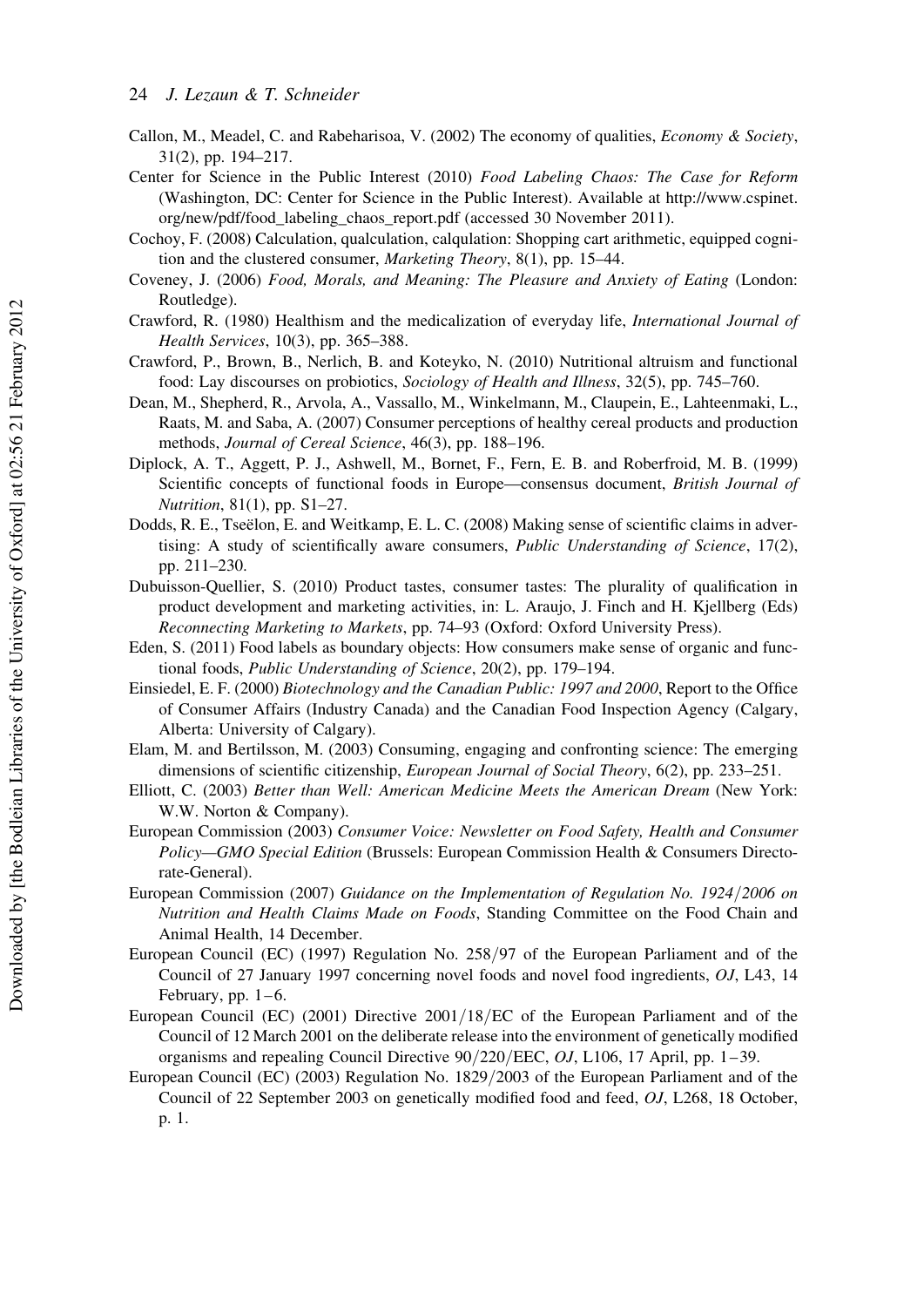- European Council (EC) (2006) Regulation No. 1924/2006 of the European Parliament and of the Council of 20 December 2006 on nutrition and health claims made on foods, OJ, L404, 30 December, pp. 9–25.
- Fischler, C. (1988) Food, self and identity, Social Science Information, 27(2), pp. 275–292.
- Foucault, M. (1966/1970) The Order of Things: An Archaeology of the Human Sciences (London: Routledge).
- Foucault, M. (1984/1990) The History of Sexuality. Vol. 2: The Use of Pleasure (Harmondsworth: Penguin).
- Foucault, M. (2009) Security, Territory, Population: Lectures at the Collège de France, 1977–1978 (New York: Palgrave).
- Frankfurt, H. G. (1971) Freedom of the will and the concept of a person, Journal of Philosophy, 68, pp. 5–20.
- Frewer, L., Howard, C. and Shepherd, R. (1997) Public concern in the United Kingdom about general and specific applications of genetic engineering: Risk, benefit and ethics, Science, Technology and Human Values, 22, pp. 98–124.
- Frewer, L. J., Scholderer, J. and Lambert, N. (2003) Consumer acceptance of functional foods: Issues for the future, British Food Journal, 105(10), pp. 714–731.
- Frohlich, X. (2011) Imaginer des consommateurs, constituer les sujets: l'étiquetage nutritionnel aux États-Unis, 1945–1995, Science de la Société, 80(May), pp. 11–27.
- Guthman, J. (1998) Regulating meaning, appropriating nature: The codification of California organic agriculture, Antipode, 30(2), pp. 135–154.
- Guthman, J. (2003) Fast food/organic food: Reflexive tastes and the making of 'yuppie chow', Social & Cultural Geography, 4(1), pp. 45–58.
- Guthman, J. (2007) The Polanyian way? Voluntary food labels as neoliberal governance, Antipode, 39(3), pp. 456–478.
- Hanf, C.-H. and Boecker, A. (2002) Is European consumers' refusal of GM food a serious obstacle or a transient fashion? in: V. Santanielli, R. E. Evenson and D. Zilberman (Eds) Market Development for Genetically Modified Foods, pp. 49–54 (Oxon: CABI Publishing).
- Hirschman, A. O. (1981) Shifting Involvements: Private Interest and Public Action (Princeton, NJ: Princeton University Press).
- International Food Information Council (IFIC) (1998) Backgrounder: Functional Foods. Food Insight, Media Guide (Washington, DC: IFIC Foundation).
- International Food Information Council (IFIC) (2007) Food Biotechnology: A Study of US Consumer Attitudinal Trends (Washington, DC: IFIC).
- Jasanoff, S. (2006) Biotechnology and empire: The global power of seeds and science, Osiris, 21, pp. 273–292.
- Katan, M. B. and De Roos, N. M. (2004) Promises and problems of functional foods, Critical Review in Food Science and Nutrition, 44(5), pp. 369–377.
- Klompenhouwer, T. and Van Den Belt, H. (2003) Regulating functional foods in the European Union: Informed choice versus consumer protection, Journal of Agricultural and Environmental Ethics, 16(6), pp. 545–556.
- Landecker, H. (2011) Food as exposure: Nutritional epigenetics and the new metabolism, Biosocieties, 6(2), pp. 167–194.
- Larue, B., West, G. E., Gendron, C. and Lambert, R. (2004) Consumer response to functional foods produced by conventional, organic, or genetic manipulation, Agribusiness, 20(2), pp. 155–166.
- Latour, B. (2004) Why has critique run out of steam? From matters of fact to matters of concern, Critical Inquiry, 30(2), pp. 225–248.
- Lehenkari, J. (2003) On the borderline of food and drug: Constructing credibility and markets for a functional food product, Science as Culture, 12(4), pp. 499–525.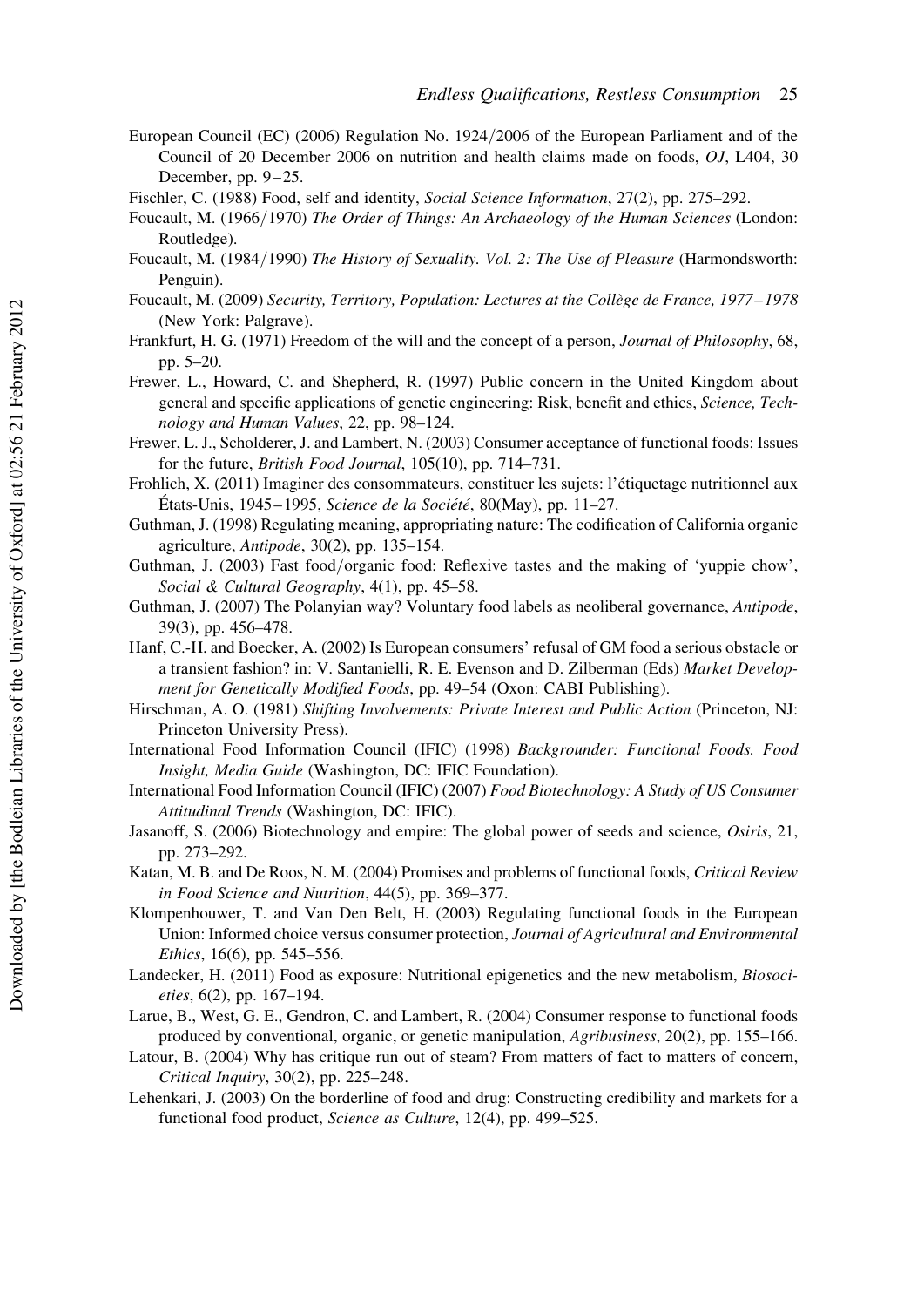- Levidow, L., Murphy, J. and Carr, S. (2007) Recasting 'substantial equivalence': Transatlantic governance of GM good, Science, Technology and Human Values, 32(1), pp. 26–64.
- Lezaun, J. (2006) Creating a new object of government: Making genetically modified organisms traceable, Social Studies of Science, 36(4), pp. 499–531.
- Lezaun, J. (2011) Bees, beekeepers and bureaucrats: Parasitism and the politics of transgenic life, Environment and Planning D: Society and Space, 29(4), pp. 738–756.
- Lezaun, J. (2012) The pragmatic sanction of materials: Notes for an ethnography of legal substances, Journal of Law and Society, forthcoming.
- Lyndhurst, B. (2009) An Evidence Review of Public Attitudes to Emerging Food Technologies, A report carried out on behalf of the Social Science Research Unit, Food Standards Agency (London: Food Standards Agency).
- Marsden, T. (2008) Agri-food contestations in rural space: GM in its regulatory context, Geoforum, 39, pp. 191–203.
- McConnon, A., Fletcher, P. L., Cade, J. E., Greenwood, D. C. and Pearman, A. D. (2004) Differences in perceptions of functional foods: UK public vs. nutritionists, Nutrition Bulletin, 29(1), pp. 11–18.
- McNutt, K. (1994) Consumer's views on functional foods, in: I. Goldberg (Ed.) Functional Foods. Designer Foods, Pharmafoods, Nutraceuticals, pp. 523–534 (New York: Chapman & Hall).
- Miller, P. and Rose, N. (1990) Governing the economy, *Economy & Society*, 19(1), pp. 1–31.
- Miller, P. and Rose, N. (1997) Mobilizing the consumer: Assembling the subject of consumption, Theory, Culture and Society, 14(1), pp. 1–36.
- Millstone, E., Brunner, E. and Mayer, S. (1999) Beyond 'substantial equivalence', Nature, 401, pp. 525–526.
- Mol, A. (2008) The Logic of Care: Health and the Problem of Patient Choice (Abingdon and New York: Routledge).
- Mol, A. (2009) Good taste: The embodied normativity of the consumer-citizen, Journal of Cultural Economy, 2(3), pp. 269–283.
- Nestle, M. (2002) Food Politics. How the Food Industry Influences Nutrition and Health (Berkeley: University of California Press).
- Niva, M. (2007) 'All foods affect health': Understandings of functional foods and healthy eating among health-oriented Finns, Appetite, 48(3), pp. 384–393.
- Organisation for Economic Co-operation and Development (OECD) (1993) Safety Evaluation of Foods Derived by Modern Biotechnology: Concepts and Principles (Paris: OECD).
- Organisation for Economic Co-operation and Development (OECD) (2000) Substantial Equivalence and the Safety Assessment of GM Foods (Paris: OECD).
- Osborne, T. (2003) Against 'creativity': A philistine rant, Economy and Society, 32(4), pp. 507–525.
- Petersen, A. and Lupton, D. (1997) The New Public Health: Health and Self in the Age of Risk (London: Sage).
- Pew Initiative on Food and Biotechnology (2007) Application of Biotechnology for Functional Foods (Philadelphia, PA and Washington, DC: The Pew Charitable Trusts).
- Pollan, M. (1996) The Omnivore's Dilemma: A Natural History of Four Meals (London and New York: Penguin).
- Poulsen, J. (1999) Danish consumers' attitudes towards functional foods, MAPP Working Papers (Aarhus: University of Aarhus). Available at http://ideas.repec.org/p/hhb/aarmap/0062.html (accessed 30 November 2011).
- Rajan, K. S. (2007) Experimental values: Indian clinical trials and surplus health, New Left Review, 45(May– June), pp. 67–88.
- Roberfroid, M. B. (2002) Global view on functional foods: European perspectives, British Journal of Nutrition, 88(Suppl. 2), pp. S133–138.
- Rose, N. (1992) Governing the enterprising self, in: P. Heelas and P. Morris (Eds) The Values of the Enterprise Culture, pp. 141–164 (London: Routledge).